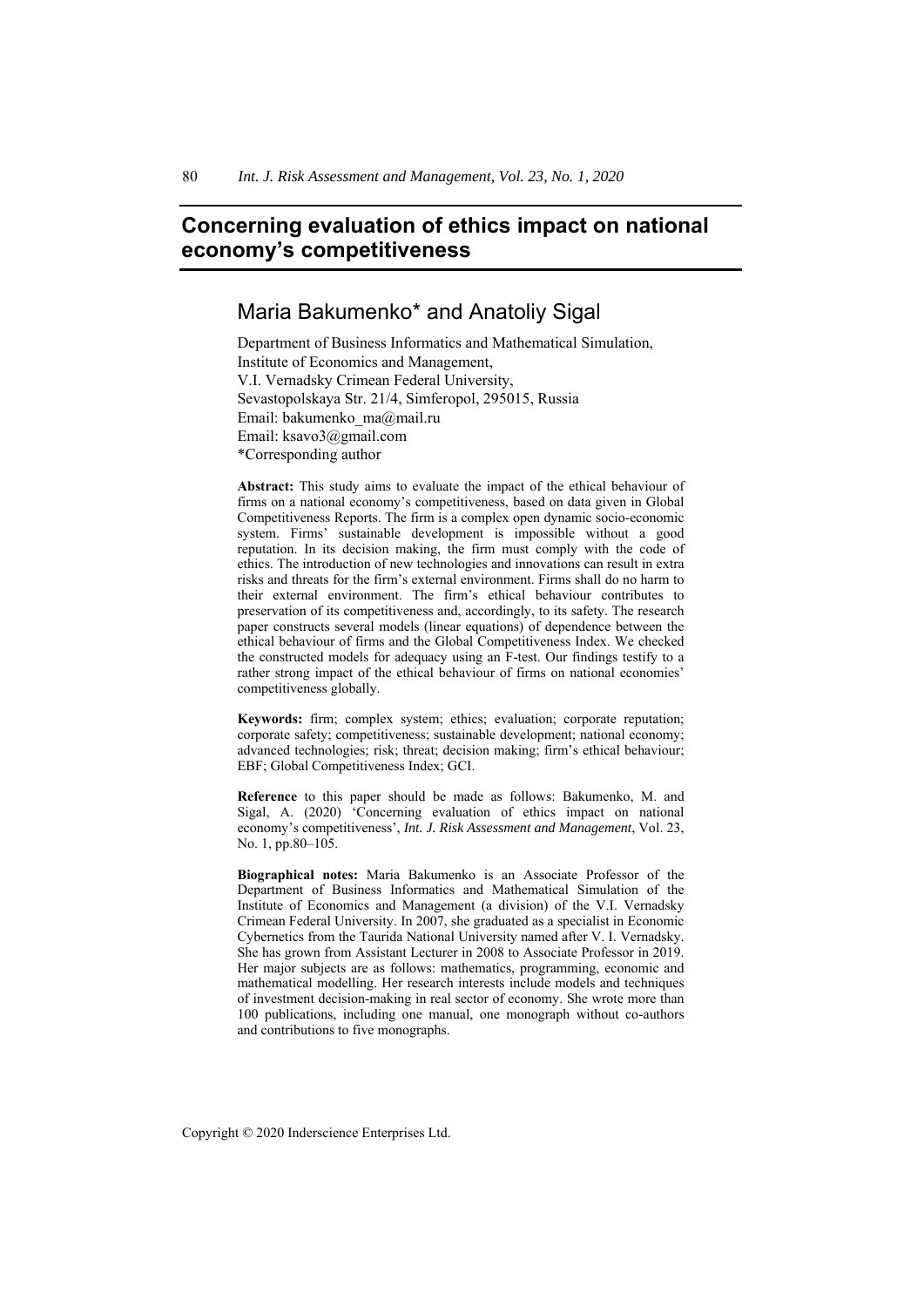Anatoliy Sigal is a Doctor of Economic Sciences and Professor of the Department of Business Informatics and Mathematical Simulation of the Institute of Economics and Management (a division) of the V.I. Vernadsky Crimean Federal University. In 1985, he graduated as a Mathematician from the Simferopol State University. His major subjects are as follows: probability theory and mathematical statistics, economic risk theory, game theory, and economic applications of game theory. His research interests include economic and mathematical simulation, game-theoretical simulation in economics, managerial decision making in economics. He wrote more than 200 publications, including 15 manuals, one monograph without co-authors, and contributions to nine monographs.

#### **1 Introduction**

Presently, firms perform in a highly dynamic external environment and face the necessity to constantly develop and introduce new technologies in the production of goods and services. New technologies (including digital ones) may be related to substantial risks and threats not only to the firm, but also to the firm's external environment.

According to the code of ethics, the firm shall do no harm to the health of consumers and staff and shall not damage the natural environment, etc. The firm's ethical behaviour will contribute to the preservation (enhancement) of its reputation and, accordingly, to the maintenance (improvement) of its competitiveness. That is why in their decision making the firm's managers shall comply with the code of ethics.

Firms are bricks which form the building of the national economy. Accordingly, the competitiveness of the national economy is in many respects defined by the competitiveness of national companies.

A great number of research papers are devoted to reputation aspects and challenges of corporate social responsibility. However, in these authors' opinion, the influence of the firm's ethical behaviour on the competitiveness of the national economy should be studied further.

#### **2 The firm as a complex system**

The firm (enterprise) is the key player in a market economy. The competitiveness and performance of national business significantly influence the competitiveness of the national economy. "Each enterprise is an entire socio-economic world, which can be regarded as the homomorphic image of economy as a whole; no understanding of the enterprise's performance means no understanding of economic performance" (Kleiner, 2004).

Based on the aforesaid, it is no wonder that researchers display interest in the theory of the firm (enterprise). Presently, there are a great number of theories of the firm. Kleiner (2004) describes 18 basic theories of the firm, namely: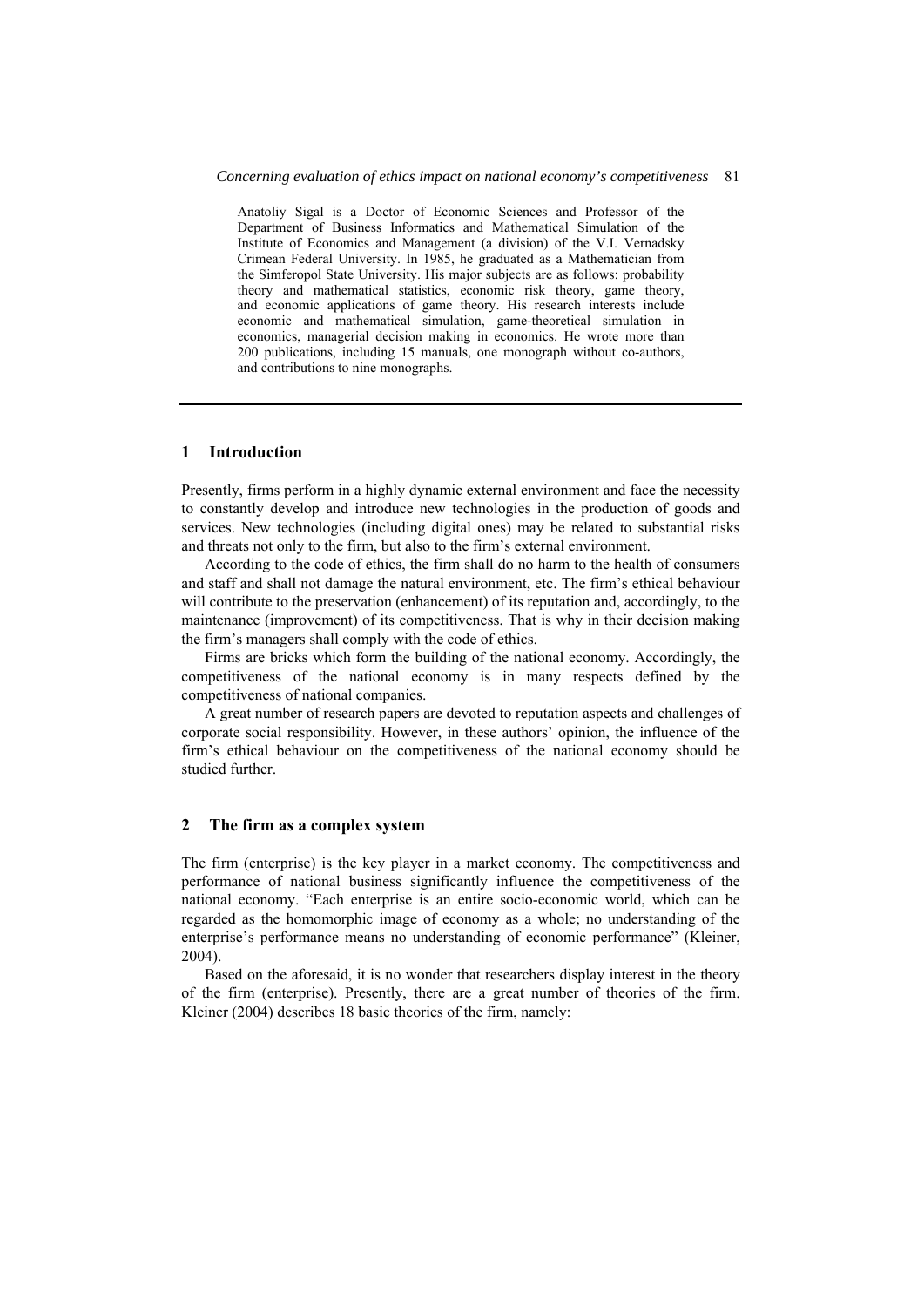## 82 *M. Bakumenko and A. Sigal*

- 1 profit maximisation theory
- 2 entrepreneurial (Schumpeter's) theory
- 3 contract theory
- 4 theory of sales revenue maximisation
- 5 firm value maximisation theory
- 6 theory of the self-managed firm
- 7 cognitive theory
- 8 theory of firm's growth rate maximisation
- 9 behaviour theory
- 10 X-efficiency theory
- 11 theory of managerial utility maximisation
- 12 evolution theory
- 13 corporate culture theory
- 14 theory of managing doer's behaviour ('principal-agent')
- 15 political theory (theory of power)
- 16 theory of positioning (in the branch, in the region, in the administrative environment)
- 17 property rights theory
- 18 information theory.

Table 1 systematises the above theories of the firm (Kleiner, 2004).

Kleiner (2004) pays attention to inconsistency of these theories of the firm given in Table 1, as neither of them regards the firm as a complex system. To solve this challenge, he (Kleiner, 2003, 2004, 2008) designs a new system-integration theory of the firm.

Kleiner (2003) gives a system description of the firm and singles out its subsystems as follows: asset complex, organisational and technological subsystem, social subsystem (staff, management, etc.), institutional subsystem and cultural environment; he claims that "… irrespective of size, each firm is a scene of interactions among politics, economy, culture, ideology, etc.; so analysis within one discipline can produce just partial results".

The system-integration theory describes the firm as a systems integrator of production resources, intentions, expectations and interests of internal and external stakeholders of the firm (Kleiner, 2008). In his theory, Kleiner also introduces the notion of system event "… as a brief significant change affecting various fields and subsystems of the firm" (Kleiner, 2003), a fact of "…vital importance for the firm's perception by all parties concerned with its performance" (Kleiner, 2003). Events in the firm's life can become a factor of staff consolidation, disintegration, a core factor, a motivating tool, a source of competitive advantages, etc. (Kleiner, 2003).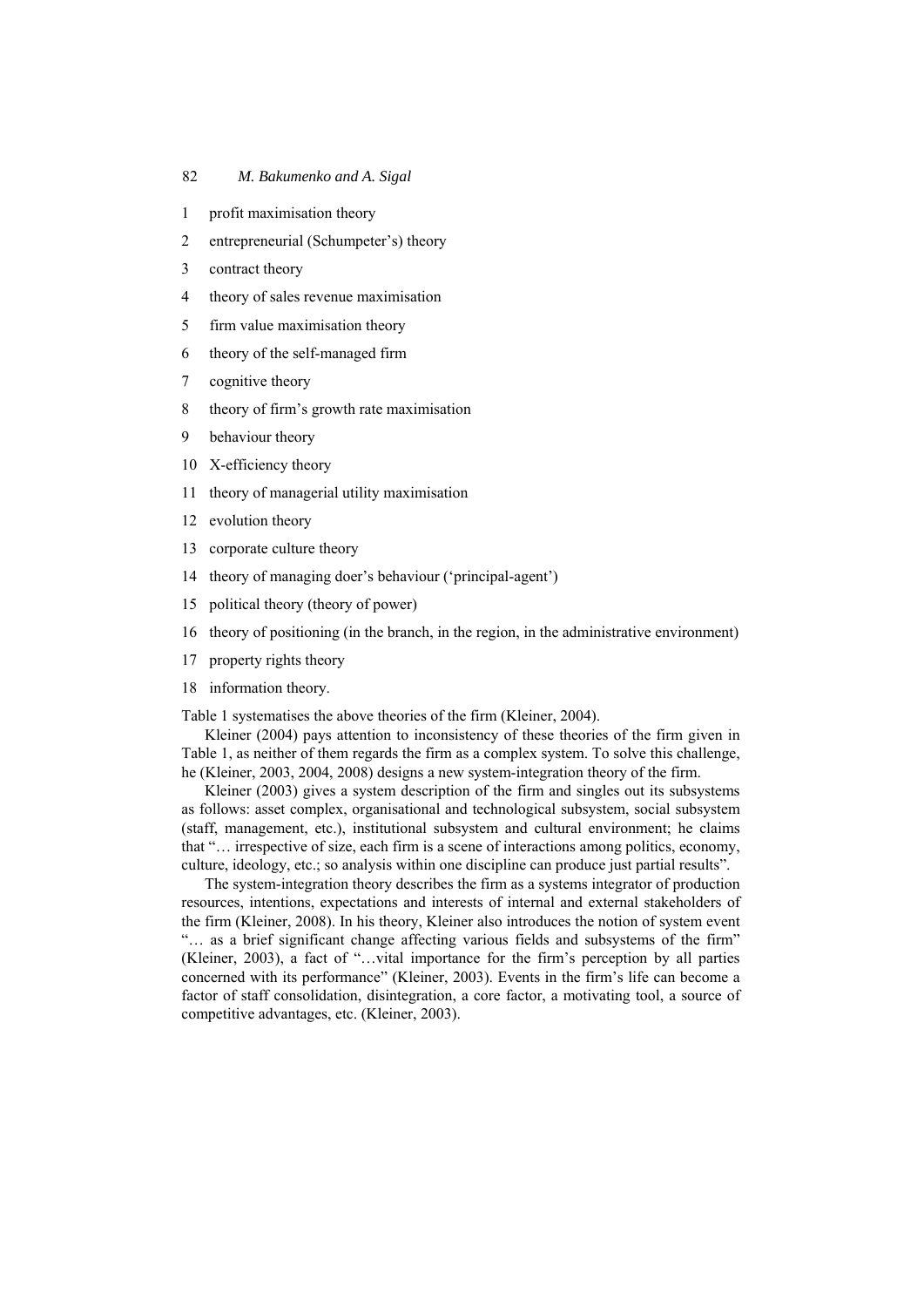| ##             | Groups of<br>theories of the<br>firm | <b>Brief</b> description                                                                                | Variants of theories of the<br>firm                   |
|----------------|--------------------------------------|---------------------------------------------------------------------------------------------------------|-------------------------------------------------------|
| 1              | Goal theories                        | These theories agree that the firm<br>has a permanent goal which<br>influences the firm's decisions and | profit maximisation theory<br>theory of sales revenue |
|                |                                      | their implementation.                                                                                   | maximisation<br>• firm value maximisation<br>theory   |
|                |                                      |                                                                                                         | • theory of firm's growth<br>rate maximisation.       |
| $\overline{2}$ | Theories of                          | The group unites theories, where the                                                                    | • evolution theory                                    |
|                | position                             | firm's behaviour and state are<br>considered as results of its position<br>in this or that population.  | theory of positioning.                                |
| 3              | Social theories                      | The theories appeal to interests,                                                                       | entrepreneurial theory                                |
|                |                                      | psychology and behaviour of these<br>or those individuals or groups within<br>or near the firm.         | theory of the self-managed<br>firm                    |
|                |                                      |                                                                                                         | behaviour theory                                      |
|                |                                      |                                                                                                         | X-efficiency theory                                   |
|                |                                      |                                                                                                         | • theory of managerial<br>utility maximisation        |
|                |                                      |                                                                                                         | political theory.                                     |
| 4              | Environmental                        | The group focuses on the role of                                                                        | cognitive theory<br>٠                                 |
|                | theories<br>(including)              | these or those environments, both<br>filling the inner space of the firm                                | corporate culture theory                              |
|                | institutional                        | and stretching outside its borders (in                                                                  | information theory<br>$\bullet$                       |
|                | ones)                                | their turn, institutional theories<br>acknowledge these or those                                        | contract theory                                       |
|                |                                      | institutions as a driving force of<br>agents' behaviour).                                               | • theory of managing doer's<br>behaviour              |
|                |                                      |                                                                                                         | property rights theory.                               |

**Table 1** Theories of the firm systematised according to Kleiner (2004)

*Source:* Formed by the authors based on Kleiner (2004)

The key objective of the firm's performance is certainly one of the most significant issues in economic science. Historically, the paradigm of market economy has been "the pursuit of profits" (Gataullin and Malykhin, 2010). Thus, according to Friedman: "There is one and only one social responsibility of business – to use its resources and engage in activities to increase its profits so long as it stays within the rules of the game, which is to say, engages in open and free competition, without deception or fraud" (Ebner and Baumgartner, 2006). However, modern economic science increasingly advances an opinion that the key objective of management is the firm's sustainable development (Kucherova, 2007). In other words, the firm's sustainable development is the key objective, on which the efforts of management and staff shall be focused.

The paradigm of sustainable development was created in 1975 based on the Worldwatch Institute (Gataullin and Malykhin, 2010). The idea was originally designed for macroeconomics. Thus, the United Nations Organization's 1987 report 'Our Common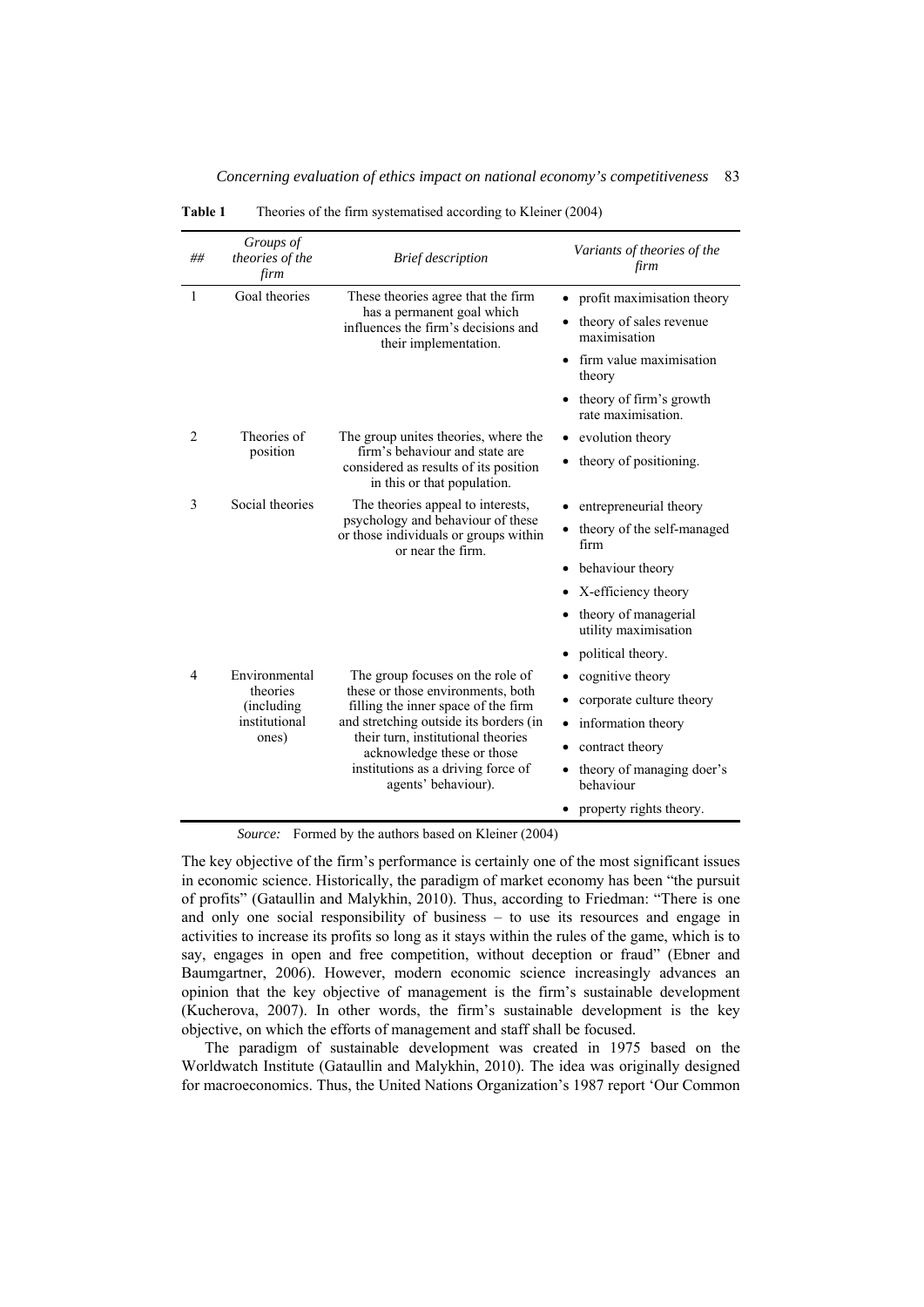Future' defines *sustainable development* as "development that meets the needs of current generations without compromising the ability of future generations to meet their needs and aspirations" (Reinhard et al., 2005).

Afterwards, the idea of sustainable development was extended to microeconomics – the level of the enterprise (Reinhard et al., 2005). So far there is no generally accepted definition of *sustainable development of the firm* (also the term of *corporate sustainability* is used). Let us examine some definitions of the notion given in scientific literature:

> "*Sustainable development* is the process of changes, where the exploitation of resources, investment patterns, research and technology advancement and institutional changes agree with each other and strengthen the current and future potential of the firm." (Shershniova, 1999)

> "… *corporate sustainability* can accordingly be defined as meeting the needs of a firm's direct and indirect stakeholders (such as shareholders, employees, clients, pressure groups, communities etc.), without compromising its ability to meet the needs of future stakeholders as well." (Dyllick and Hockerts, 2002)

> "*Sustainable development* is a complex concept, encompassing economic, environmental and social factors that affect the ability of an organisation to survive and grow." (Beloff et al., 2004)

> "*Sustainable development of the firm* as a complex economic system means that, in altering external and internal environment, it is able to preserve such a state, which in case of positive trend of acquisition of essential entrepreneurial income provides for retention and expansion of the share of the target market in the long-term." (Tsareva, 2006)

> "… *sustainable development of the firm* is a balanced progressive change in all indices of sustainability of the firm able to resist entropic trends and, at the same time, keep integrity and basic properties." (Kucherova, 2007)

> "The role of *sustainable development of the firm* consists in a goal-oriented change of the internal environment taking into account future alteration of the external environment with simultaneous provision of the firm with complex sustainability, which is the system of the current and long-term sustainability." (Alekseenko, 2008)

> "*Sustainable development of the firm* is such a development which not only meets requirements of the firm's owners (stockholders) to get a profit in the short-term, but also contributes to preservation (increase) of the firm's competitiveness in the market in the medium- and long-term." (Bakumenko, 2011)

> "… *sustainable development* … *of the firm* constitutes an advanced tendency and is secured by transformations related to changes in their structure and functions with the purpose of self-preservation and self-reproduction as an entire system in response to challenges of socio-economic environment." (Bazarova, 2014)

Analysis of the above definitions of 'sustainable development of the firm' allows us to say that the firm has to preserve itself as an integral relatively autonomous system in the long-term. The survival of the firm in constantly evolving external environment is impossible without preservation of its competitiveness in the short-, medium- and long-term.

Reinhard et al. (2005) single out four aspects of sustainable development for microeconomics: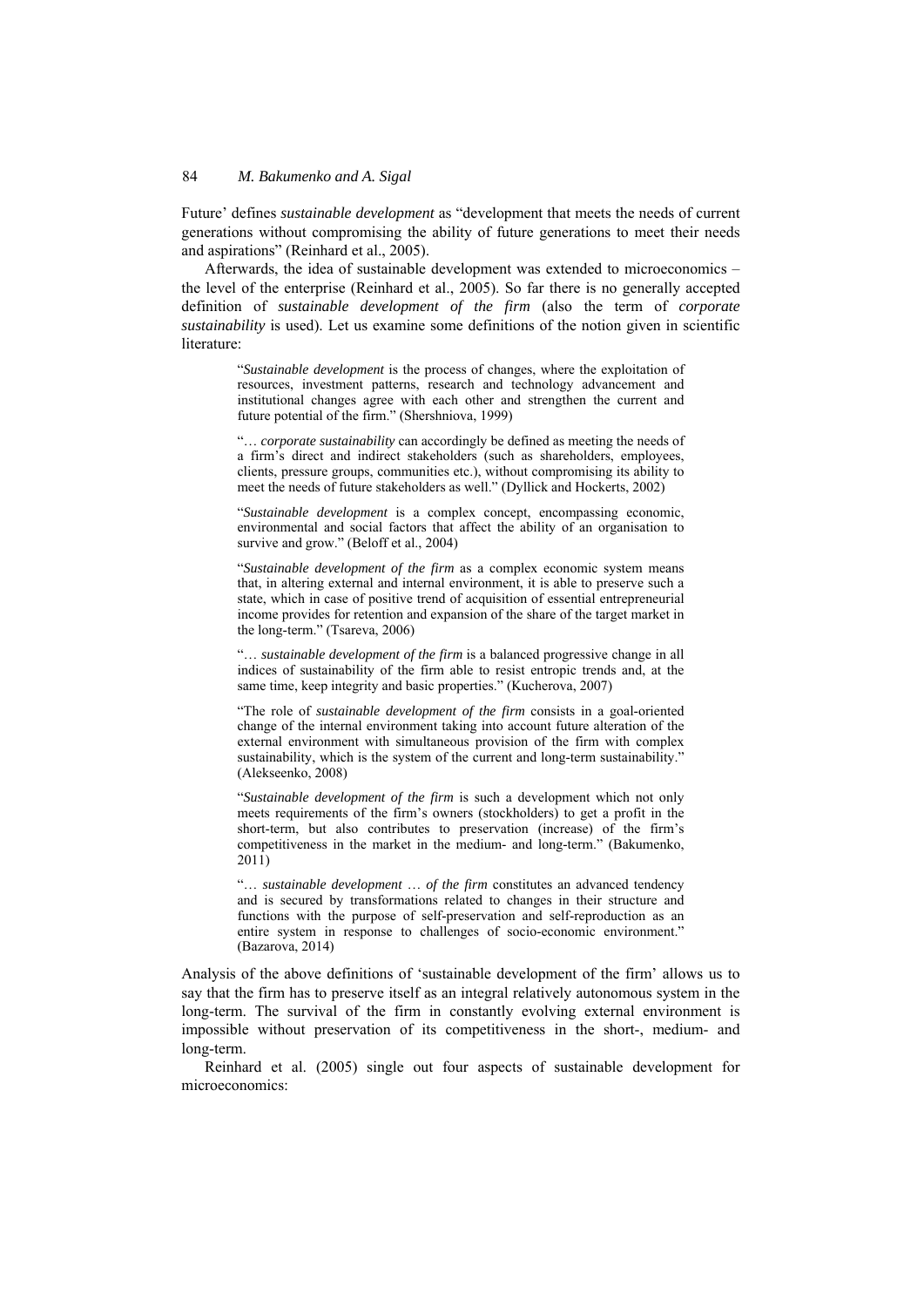- 1 *economic aspect* (financial performance of the firm; its long-term competitiveness, the firm's economic influence on stakeholders)
- 2 *social aspect* (justice within the firm; international justice; internal and external social improvements
- 3 *environmental aspect* (use of resources; emissions; environmental damage and risks)
- 4 *secondary aspects* (transparency and involvement; integration).

The firm is a complex open dynamic socio-economic system, which consists of a great number of interconnected and interacting elements. The firm constantly interacts with the external environment. According to Kleiner (2004), the external environment includes not only stakeholders, but also other groups of social and economic subjects as well as certain environments (for instance, natural environment).

Bakumenko and Sigal (2018) notes that "the external environment can be regarded as a set of corporate threats and opportunities. Corporate managers should resist threats and enhance corporate security". In modern business practice, we can observe the elimination of distinctions between internal and external aspects, which constitutes the most essential challenge solved by enterprises (Hatch and Schultz, 1997).

Bakumenko and Sigal (2018) gives a corporate development scheme, which shows "that the current state of corporate subsystems in many ways results from past decision making while future performance depends on present decision making". The dynamic nature of the external environment demands constant actions and development from the firm. In other words, to remain a comprehensive relatively autonomous system, the firm shall constantly make sound and timely decisions and implement them.

The external environment can have a positive and negative impact on the firm. In its turn, the firm can influence the external environment both positively and negatively, as displayed by Figure 1.





In its everyday performance and decision making, the firm must comply with the code of ethics. Decisions going against social and ethical standards are not to be made and implemented. The above constitutes the essence of the ethical principle. It is essential to formulate the ethical principle, since law compliance does not guarantee that the implementation of a decision will not negatively impact the natural environment, the health of consumers and staff, the country's population, etc. Moreover, the necessity also arises from the fact that as a rule the developer of a new product (service) is better informed about its qualities (including negative ones) than anybody else.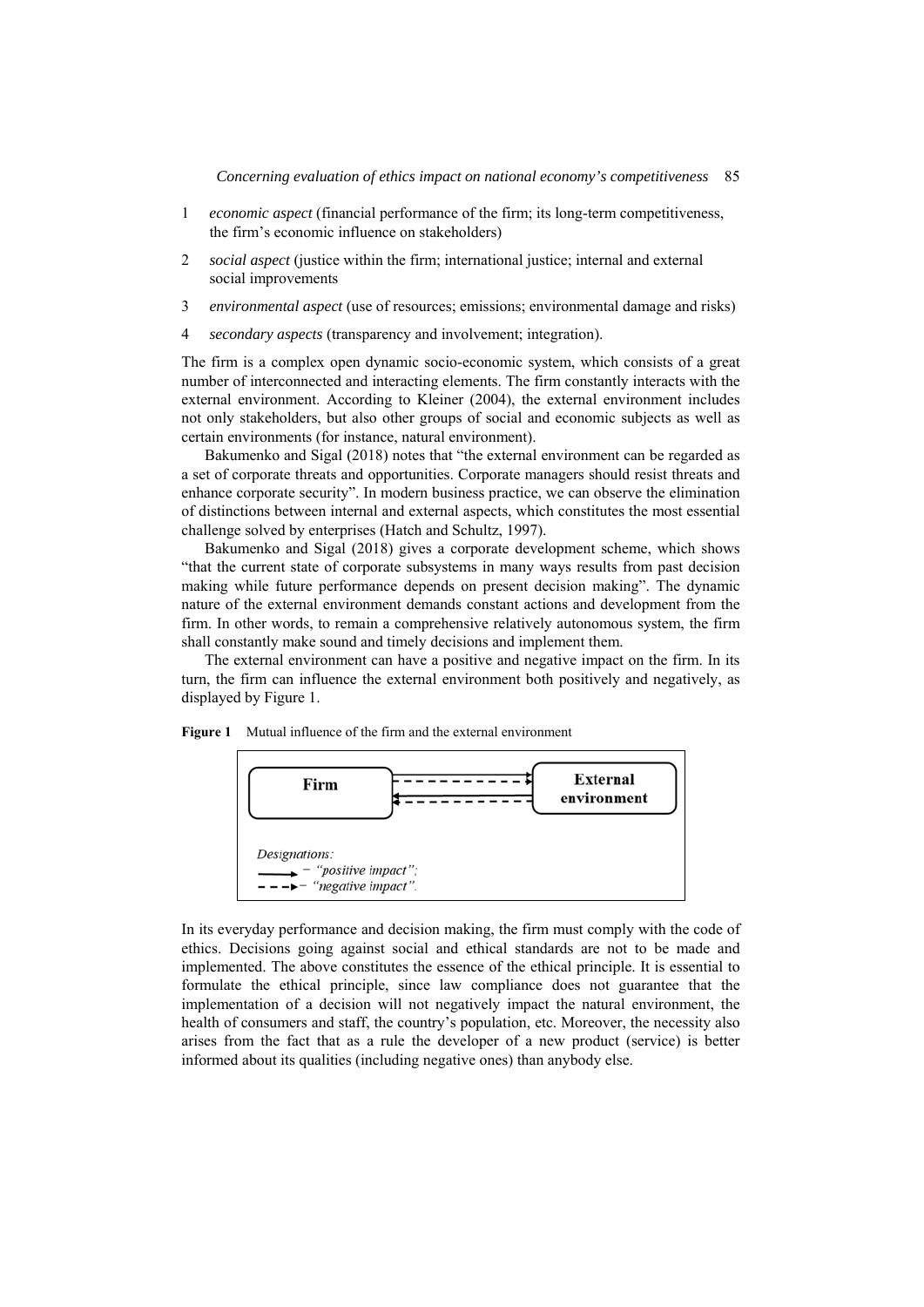The level of ethics during decision making will definitely influence the firm's reputation, if not instantly, then for sure in the long-term. It is common knowledge that reputation is one of the most important assets of the firm and greatly influences the firm's competitiveness. The firm's sustainable development is impossible without a good reputation.

## **3 Firm's operation, ethical behaviour of firms and safety issues in terms of advanced technologies development**

Presently, business performs in a highly dynamic environment under constantly growing global competitiveness. From year to year, new technologies are more and more rapidly developed and applied to produce goods and services. The development of state-of-the-art technologies (including digital ones) has not lowered risks of business activities and threats for the firm. On the contrary, business risks have even increased.

There are instances where the introduction of new technologies and innovations can result in extra risks and threats for the firm's external environment as well. That is why such projects and innovations shall be thoroughly studied at the pre-investment stage of the project's lifecycle. They shall do no harm to the health of consumers and staff; they should not damage the natural environment, etc.

Modern economics has introduced the terms of 'ethical investment' and 'socially responsible investing'. The research paper (McKenna, 2017) notes that year by year investors are more and more interested in ethical aspects of investing and the concept of corporate social responsibility. However, there are different approaches to the essence of the term of 'socially responsible investing'. Some investors regard as socially responsible such investment which "avoids supporting tobacco companies or weapons manufacturers" (McKenna, 2017), i.e., investment not connected with unethical objectives. Other investors have a deeper view of the issue and consider 'socially responsible investing' in respect to three criteria as follows: environmental, social and governance ones (McKenna, 2017).

Bakumenko and Sigal (2018) shows that a decrease in corporate reputation, which resulted from the implementation of an investment project, constitutes a substantial threat for the firm's safety. So, investment decision making should take into account reputation aspects. An additional threat for the firm's safety is a decrease in corporate reputation due to other (non-investment) initiatives and activities. "Corporate reputation cannot be totally controlled and depends on corporations' actions, which makes ethics essential" (Bakumenko and Sigal, 2018). That is why ethical aspects are to be taken into consideration by managers in their decision making.

Also, in their decision making, the firm's managers should realise that the development of modern computer techniques and communication technologies has led to a high speed of information distribution. Year after year, the firm's performance is getting more and more visible for the community. In case the firm acts against ethics and harms a subject of the external environment, most probably, the information will be very soon known by many persons concerned, with a negative impact on corporate reputation and a threat to the firm's safety. The firm has to remain an integral relatively autonomous system and ensure its safety.

Korolev (2012) regards threat as "a probable negative impact on the firm, focused in space and concentrated in time, able to cause an unacceptable damage". Researchers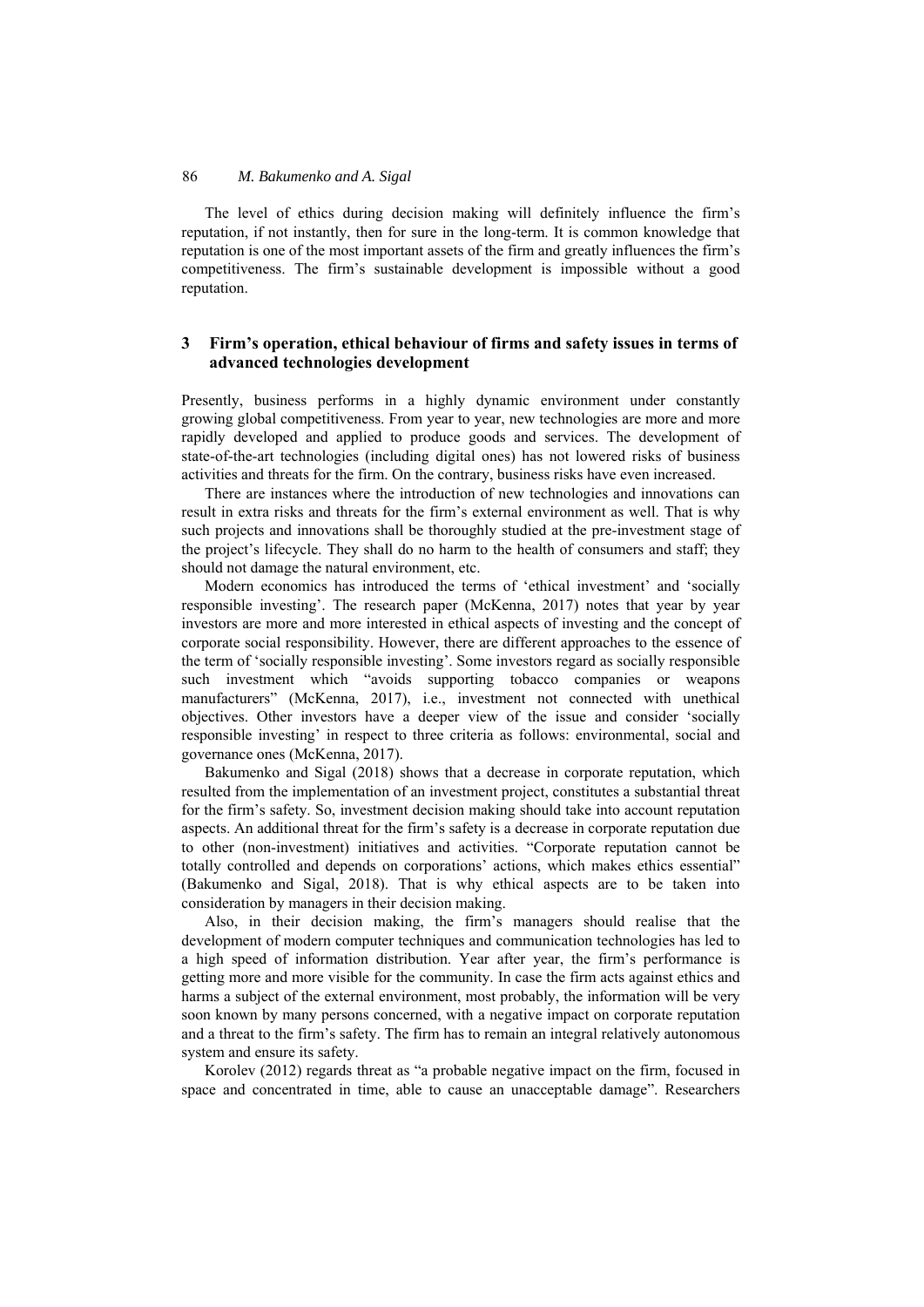single out the following sources of safety threats: – contradictions between elements of the firm as a system; – contradictions between the firm and its external environment (Korolev, 2012).

All present corporate threats form two groups: external and internal ones. External threats originate outside the firm in the external environment. They are (Lyashko, 2014): – informational threats; – brand threats; – environmental threats, etc. Internal threats are (Lyashko, 2014):  $-$  loss or leak of information (for instance, commercial secrets);  $$ reputation decrease as perceived by business partners; – acting of employees against corporate interests, etc.

The notion of 'safety of the firm' has several interpretations: "a result of active actions to discover and avert threats; a result of absence of or minimal level of threats; a result of absence of or minimal volume of the firm's performance" (Korolev, 2012).

Each firm aims at minimisation of probable threats, their timely exposure and prevention. And, of course, the firm should not create threats by going against ethics. The firm's ethical behaviour contributes to preservation of its competitiveness and, accordingly, to its safety.

It is interesting to analyse how the level of ethical behaviour of firms (EBF) influences the country's competitiveness. The analysis is given below.

#### **4 Ethical behaviour of business and national economy's competitiveness**

As has been said above, the firm is the key player in market economy, with business operations shaping national economy's opportunities for higher competitiveness. At the same time, a country's competitiveness defines the opportunities of domestic business to grow.

To analyse the impact of EBF on national economy's competitiveness, we have studied data given in 2006–2018 Global Competitiveness Reports of the World Economic Forum (WEF), available on WEF official website.

These reports regard competitiveness as "the set of institutions, policies, and factors that determine the level of productivity of a country" (World Economic Forum, 2013).

The basic index used by WEF to evaluate national economies' competitiveness is called the Global Competitiveness Index (*GCI*). *GCI* is a complex index based on over 100 indices (World Economic Forum, 2014). To form *GCI*, WEF uses data coming from two main sources:

- 1 international agencies and domestic sources
- 2 surveys of companies' top management (World Economic Forum, 2014).

*GCI* gives an advantage of contrastive analysis (both in terms of time and countries) as it is annually calculated for the majority of national economies. Thus, for instance, WEF's 2017–2018 Global Competitiveness Report covers 137 national economies (World Economic Forum, 2018).

Indices used to calculate *GCI* are divided into 12 pillars:

- 1 institutions
- 2 infrastructure
- 3 macroeconomic environment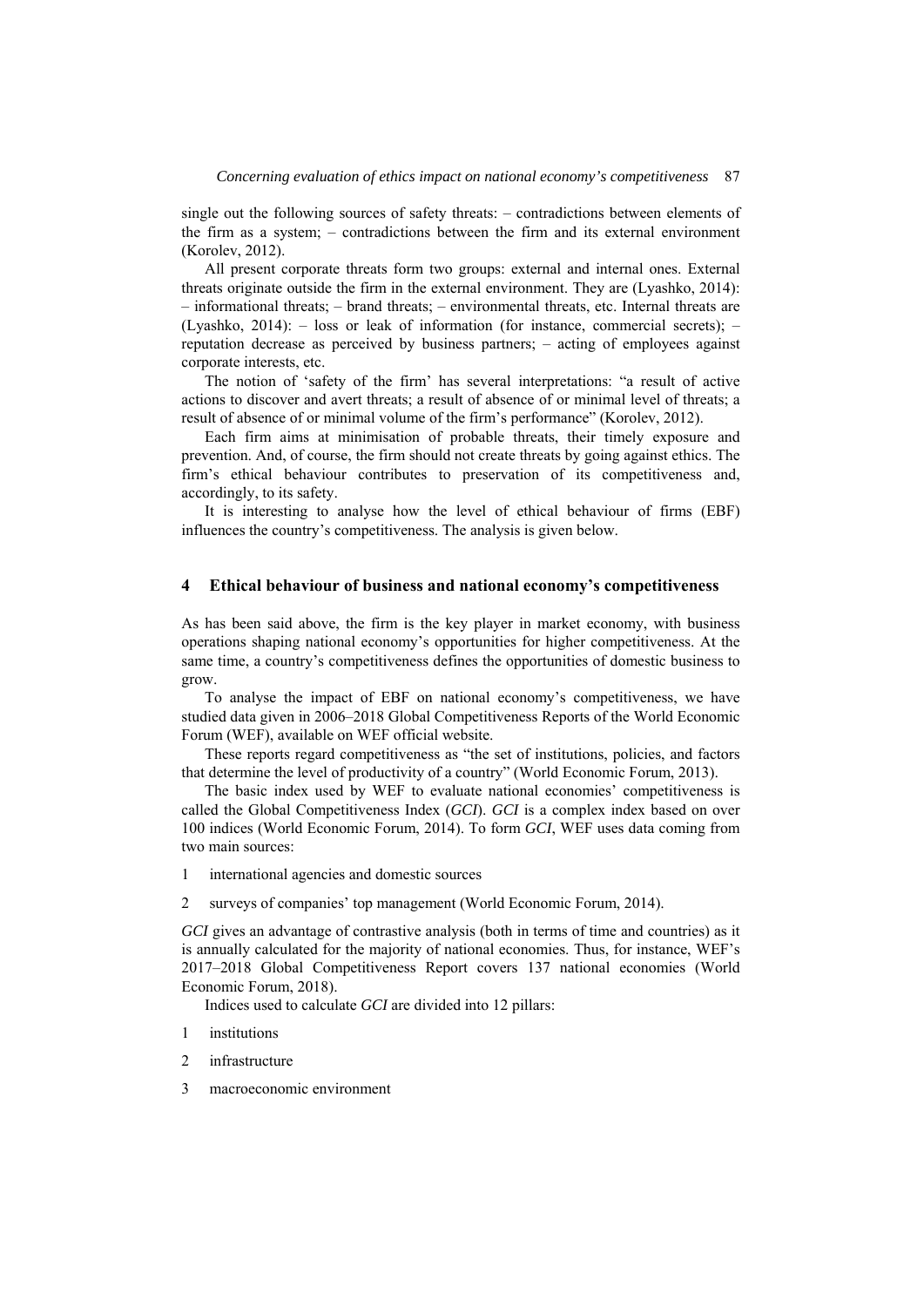- 4 health and primary education
- 5 higher education and training
- 6 goods market efficiency
- 7 labour market efficiency
- 8 financial market sophistication
- 9 technological readiness
- 10 market size
- 11 business sophistication
- 12 innovation (World Economic Forum, 2018).

The GCI ranges from 0 to 7; the higher figure, the higher competitiveness of a national economy.

A host of interrelated factors shape national economy's competitiveness. However, this study aims to evaluate only the impact of ethical aspects on national economy's competitiveness.

One of a great number of *GCI* components is the '*EBF*'. This criterion belongs to the first *GCI* pillar called 'institutions' and is measured by the scores from 0 to 7. The higher figure, the higher level of ethics is characteristic of business in a country.

**Figure 2** Correlation between EBF and GCI in 2017–2018



*Source:* Graphed by the authors based on World Economic Forum (2018)

Figure 2 shows dependence between the place of a national economy in the EBF (abscissa, *x*) and the GCI (ordinate axis, *y*) for 137 national economies in 2017–2018. The first place in a rating (by a certain index) is taken by a national economy with the best value of the given index, while a country with the worst value of the given index takes the last place. Figure 2 shows that the cloud is mainly sufficiently close to the straight line  $y = x$ , while some points directly lie on the straight line.

It should be noted that the above is characteristic not only of 2017–2018. Figure 3 gives similar point charts for the previous ten periods. The clouds in all analysed time slices are mainly sufficiently close to the straight line  $y = x$ , while all ten point charts are analogous with each other.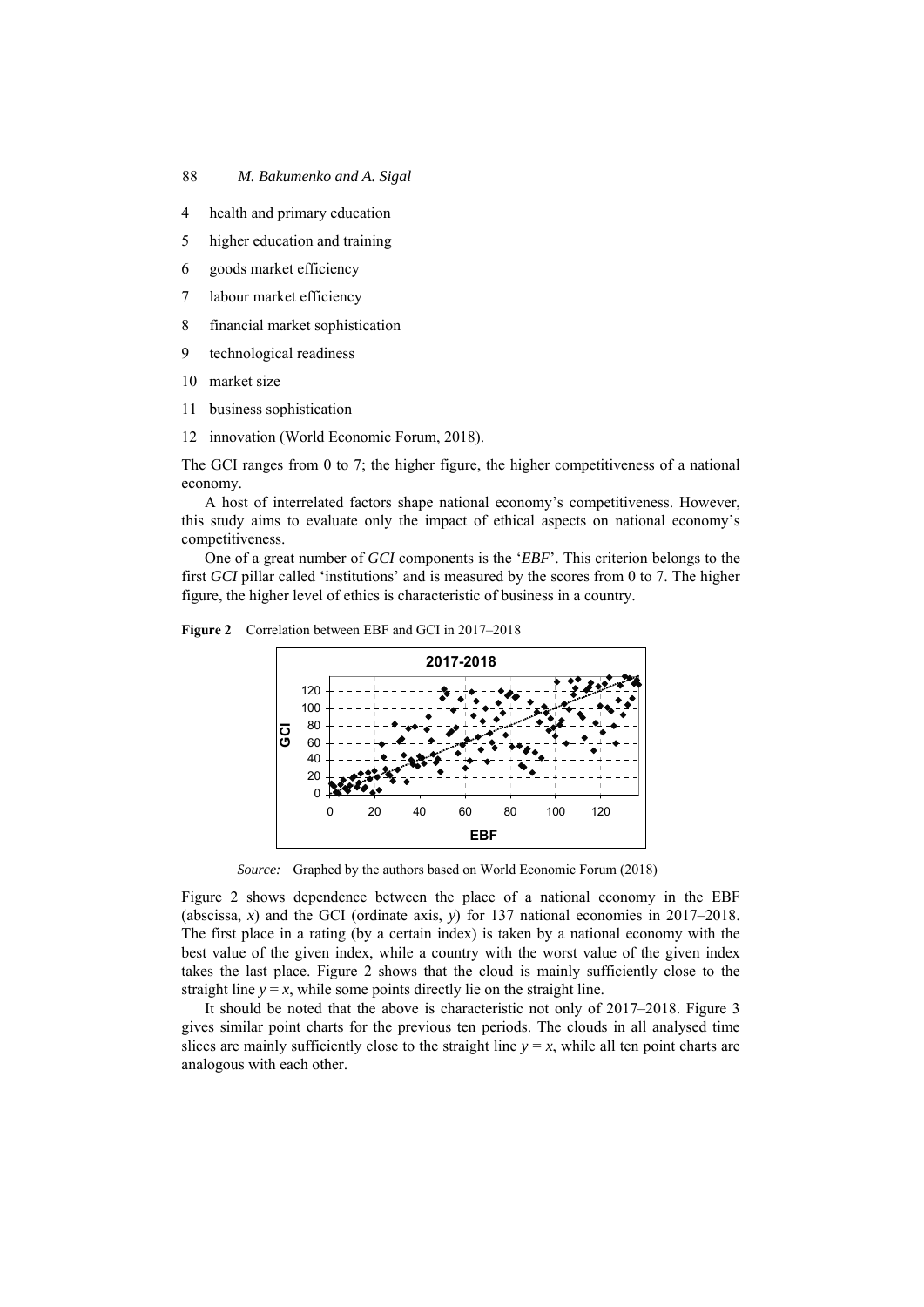

**Figure 3** Correlation between *EBF* rank and *GCI* rank in 2006–2017

*Source:* Graphed by the authors based on World Economic Forum (2007, 2009, 2010, 2011, 2012, 2013, 2014, 2015, 2016, 2017)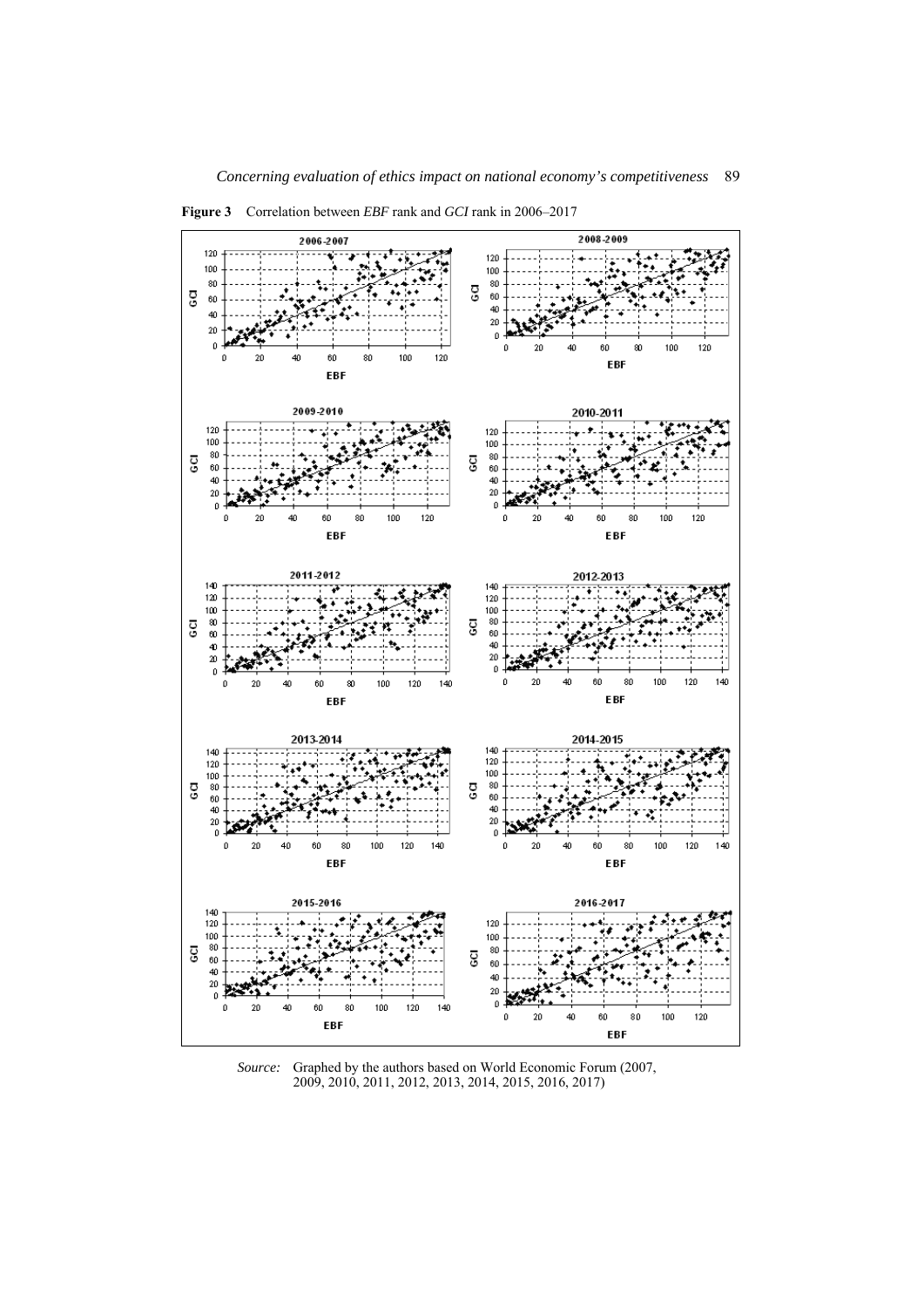Importantly, in 2017–2018, 16 out of 20 countries with the highest *EBF* rank are among the top 20 in the GCI, while nine out of 20 countries with the lowest *EBF* rank are among the last 20. Table 2 shows similar insights for the ten previous periods.

**Table 2** The number of national economies that simultaneously joined the top (last) 20 in terms of *GCI* score and the top (last) 20 in terms of *EBF* score in 2006–2018

|                                         |              |              |              |                     |              | Period       |              |              |              |              |             |
|-----------------------------------------|--------------|--------------|--------------|---------------------|--------------|--------------|--------------|--------------|--------------|--------------|-------------|
| National economy's development<br>level | 2007<br>2006 | 2009<br>2008 | 2010<br>2009 | <b>2011</b><br>2010 | 2012<br>2011 | 2013<br>2012 | 2014<br>2013 | 2015<br>2014 | 2016<br>2015 | 2017<br>2016 | 201<br>2017 |
| Top 20 in terms of GCI and EBF          | 16           | 15           | 15           | 16                  | 16           |              |              |              | 16           |              | 16          |
| Last 20 in terms of GCI and EBF         |              |              | 9            | 10                  |              |              |              |              |              |              |             |

*Source:* Formed by the authors based on World Economic Forum (2007, 2009, 2010, 2011, 2012, 2013, 2014, 2015, 2016, 2017, 2018)

To determine the closeness and nature of interrelation between national economies' *EBF* and *GCI* ranks, we have designed respective correlation coefficients given in Table 3. Table 3 shows that in 2006–2018 the lowest correlation coefficient between *EBF* (rank) and *GCI* (rank) equals 0.74 and corresponds to 2015–2016, while the highest one makes up 0.84 and covers 2009–2010.

**Table 3** Correlation coefficients between national economies' *EBF* and *GCI* ranks in 2006–2018

| Period                                      | 2007<br>2006 | 2009<br>2008 | <b>010</b><br>2009 | 2011<br>2010 | 2012<br>2011 | 2013<br>2012 | 2014<br>2013 | 2015<br>2014 | 2016<br>2015 | 2017<br>2016 | 2018<br>2017- |
|---------------------------------------------|--------------|--------------|--------------------|--------------|--------------|--------------|--------------|--------------|--------------|--------------|---------------|
| Number of national<br>economies under study | 125          | 134          | 133                | 139          | 142          | 144          | 148          | 144          | 140          | 138          | 137           |
| Correlation coefficient                     |              |              |                    |              |              | 79           | 0.79         |              | 0.74         |              | 0.76          |

*Source:* Formed by the authors based on World Economic Forum (2007, 2009, 2010, 2011, 2012, 2013, 2014, 2015, 2016, 2017, 2018)

We have set up linear equations of dependence between national economies' *EBF* and *GCI* ranks and scores in 2017–2018 for three cases below:

- 1 taking into consideration all 137 national economies represented in 2017–2018 Global Competitiveness Report (see Figure 4)
- 2 examining 36 innovation-driven national economies (see Figure 5, Table 4)
- 3 studying 36 advanced national economies (see Figure 6, Table 4).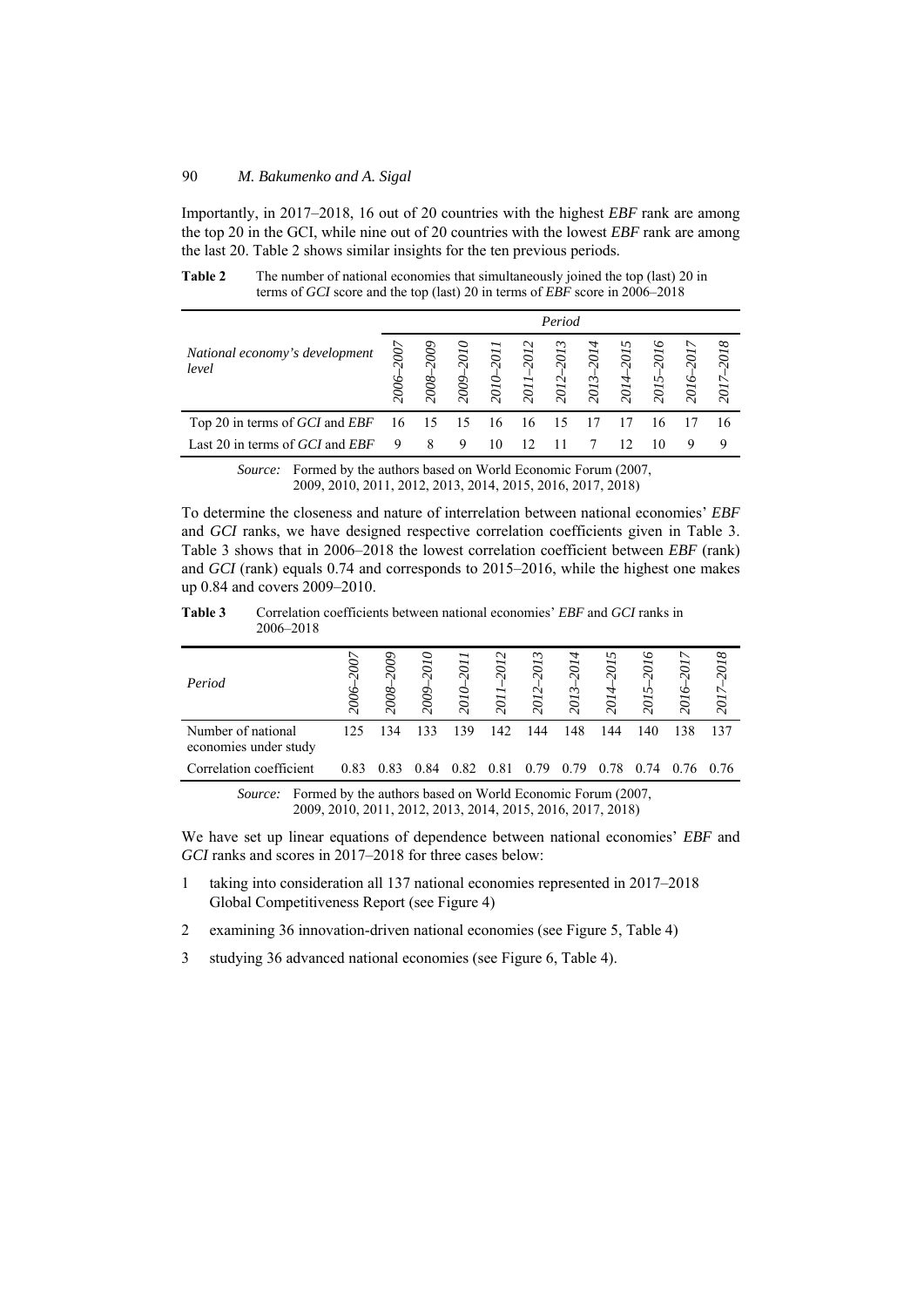



*Source:* Graphed by the authors based on World Economic Forum (2018)

**Figure 5** Linear equation of dependence between *EBF* and *GCI* ranks and scores for 36 innovation-driven economies in 2017–2018



*Source:* Graphed by the authors based on World Economic Forum (2018)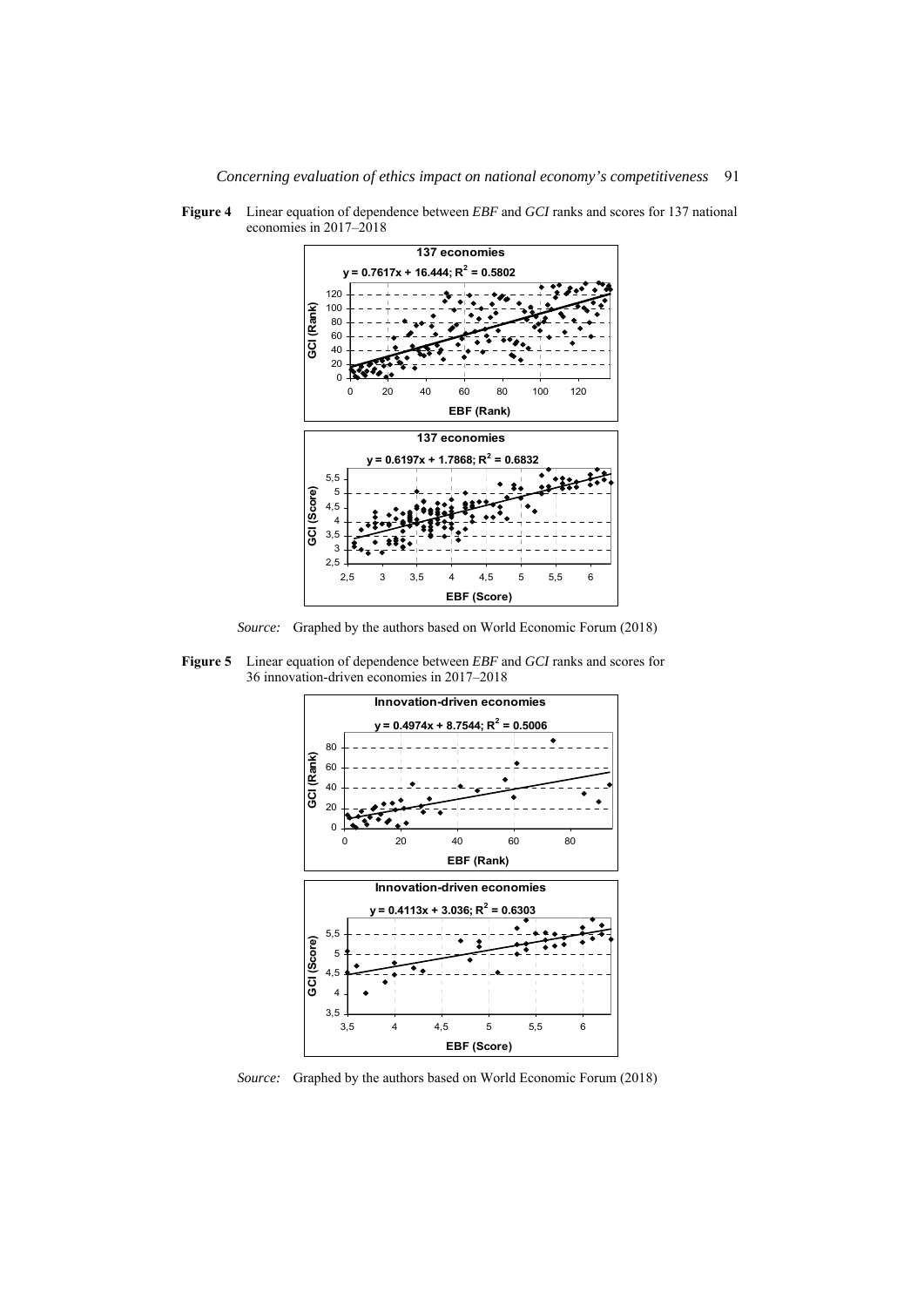### 92 *M. Bakumenko and A. Sigal*

**Figure 6** Linear equation of dependence between *EBF* and *GCI* ranks and scores for 36 advanced national economies in 2017–2018



*Source:* Graphed by the authors based on World Economic Forum (2018)

Based on 2017–2018 Global Competitiveness Report, a linear equation of dependence between the EBF and the GCI for all countries covered by the report is given below:

$$
GCI(Rank) = 0.7617 \cdot EBF(Rank) + 16.444,\tag{1}
$$

where

*GCI*(*Rank*) a national economy's place in the GCI

*EBF*(*Rank*) a national economy's place in the EBF.

Similarly, we have set up an equation (2) that reflects linear correlation between scores of the corresponding indices for 137 national economies in 2017–2018:

$$
GCI(Score) = 0.6197 \cdot EBF(Score) + 1.7868,\tag{2}
$$

where

*GCI*(*Score*) value of the GCI

*EBF*(*Score*) value of the EBF.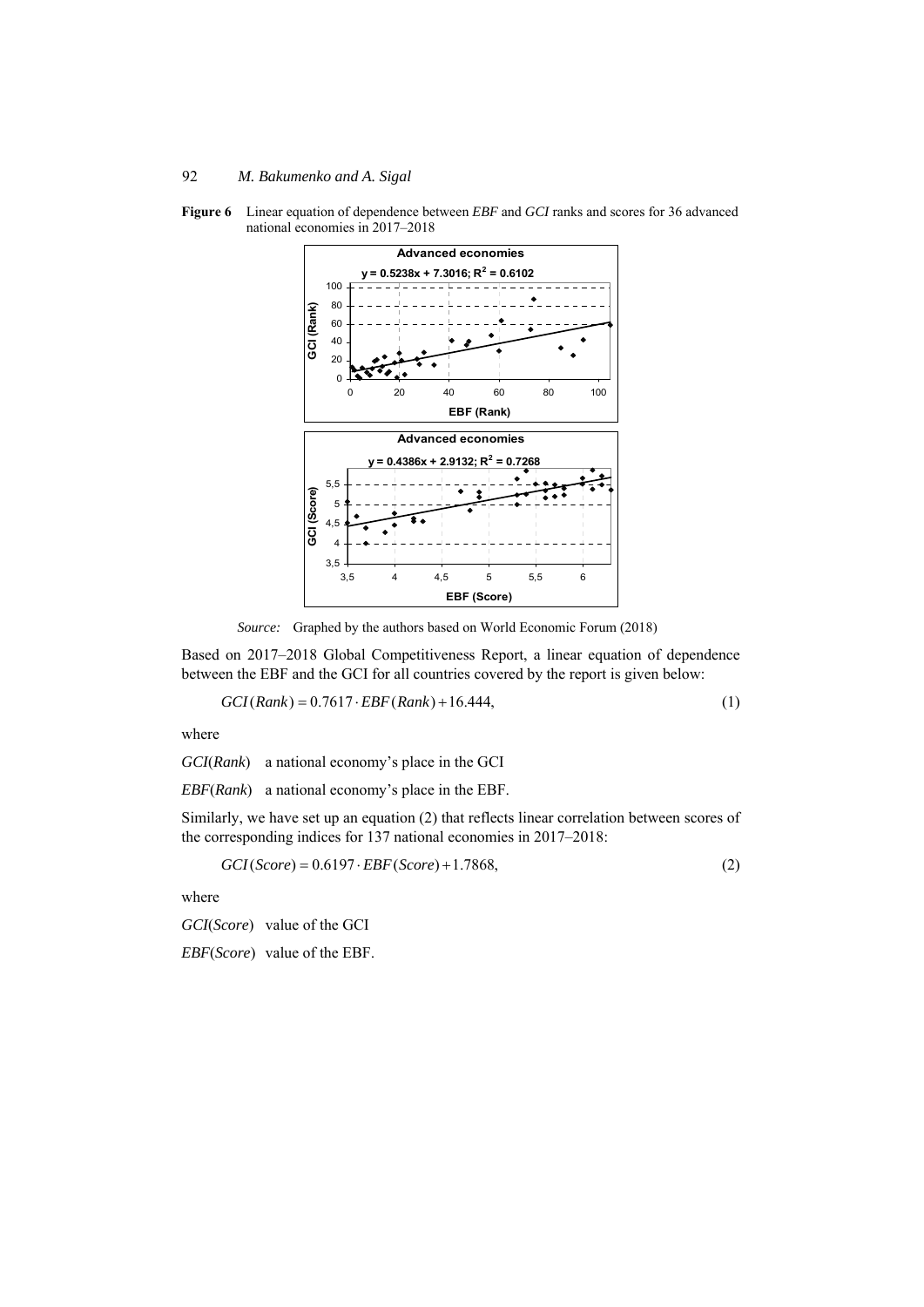| (rank) | Economy                                                                                   | $Stage *$ | GCI (rank)     | Economy              | $Stage *$ | GCI (rank) | Economy         | $Stage *$               |
|--------|-------------------------------------------------------------------------------------------|-----------|----------------|----------------------|-----------|------------|-----------------|-------------------------|
|        | Switzerland                                                                               | L, A      | $\overline{4}$ | Canada               | L, A      | 29         | Estonia         | Ļ,                      |
|        | United States                                                                             | I, A      |                | Taiwan, China        | L, A      |            | Czech Republic  | I, A                    |
|        | Singapore                                                                                 | L, A      | ≌              | Israel               | ۸.        |            | Spain           | I, $A$                  |
|        | erlands<br>Neth                                                                           | L, A      |                | Jnited Arab Emirates |           |            | Malta           | $\mathbf{I},\mathbf{A}$ |
|        | Germany                                                                                   | 1, A      |                | Austria              | L, A      |            | Lithuania       | ≺                       |
|        | Long SAR<br>Hong K                                                                        | Ι,        |                | Luxembourg           | L, A      |            | Portugal        | $\mathbf{I},\mathbf{A}$ |
|        | Sweden                                                                                    | L, A      |                | Belgium              | I, A      |            | Italy           | I, A                    |
|        | Kingdom<br>United                                                                         | L, A      |                | Australia            | L, A      |            | Bahrain         |                         |
|        | Japan                                                                                     | L, A      |                | France               | L, A      |            | Slovenia        | I, A                    |
|        | Finland                                                                                   | L, A      | 24             | Ireland              | L, A      |            | Latvia          | ⋖                       |
|        | Norway                                                                                    | Ι, Α      |                | Qatar                |           | 39         | Slovak Republic | ⋖                       |
|        | Denmark                                                                                   | I, A      | 26             | Korea, Rep.          | Ι, Α      | 3          | Cyprus          | I, A                    |
|        | New Zealand                                                                               | I, A      | 28             | Iceland              | I, A      | 87         | Greece          | Ļ,                      |
|        | Notes: $*$ – Stage of development: I – innovation-driven economy; $A$ – advanced economy. |           |                |                      |           |            |                 |                         |

Source: Formed by the authors based on World Economic Forum (2018) *Source:* Formed by the authors based on World Economic Forum (2018)

**Table 4** List of innovation-driven and advanced national economies and their *GCI* ranks in 2017–2018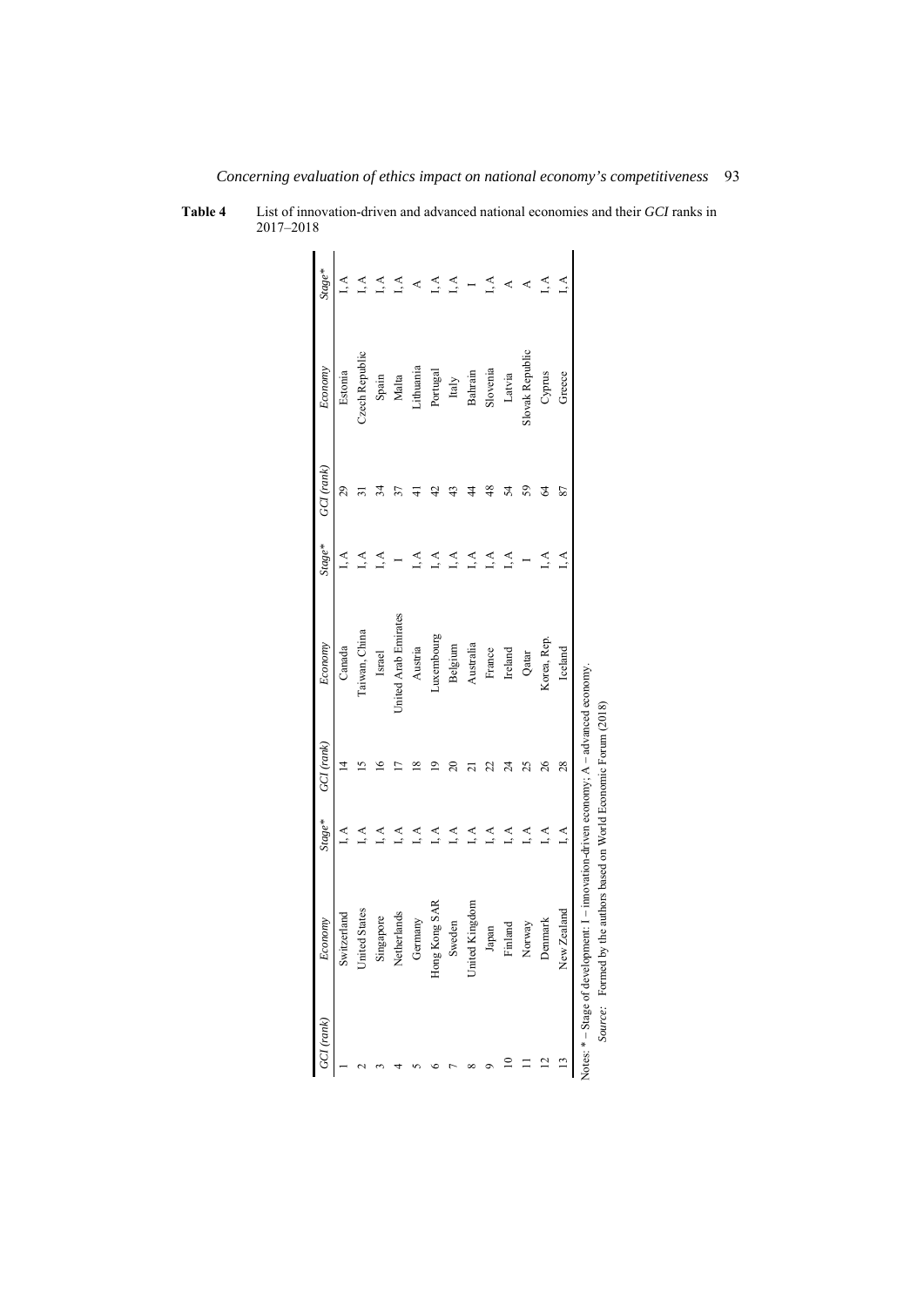As  $R^2$  coefficient is rather low for the equations (1) and (2) (equalling 0.58 and 0.68, respectively), we cannot claim the given equations to describe interrelation under study to the full extent. However, these equations provide analysts with important economic data. Taking into consideration received interrelations, we can say that in 2017–2018 on average:

- a national economy's shifting one position upwards or downwards in the 'EBF' rating triggered a respective climb or fall in the place in the GCI by 0.7617
- an increase (decrease) in *EBF* score by 1 was accompanied by a respective increase (decrease) in *GCI* score by 0.6197.

Advanced and innovation-driven national economies are of special interest.

WEF divides national economies into three basic groups, depending on development level:

- 1 the first stage of development is a factor-driven economic system, with a competitive advantage of 'factor gifts' (availability of low-skilled labour force and natural resources; companies compete in price and sell elementary goods or raw materials, and are characterised by poor performance and, correspondingly, low salaries).
- 2 the second stage of development is an efficiency-driven economic system, which differs from the first stage due to a better performance and higher salaries as well as by rapid growth; companies are forced to design more efficient manufacturing processes and enhance the quality of goods.
- 3 the third stage of development is an innovation-driven economic system, where companies compete in design and production of new / unique goods, with the use of advanced technologies and / or state-of-the-art manufacturing processes or business models (World Economic Forum, 2013).

According to 2017–2018 Global Competitiveness Report, 36 countries belong to innovation-driven economic systems (see Table 4). These economic systems are characterised by the following basic features:

- GDP per capita thresholds 17 000 USD (annually)
- contribution of basic requirements to GCI makes up 20%
- contribution of efficiency enhancers to GCI equals 50%
- contribution of innovation and sophistication to GCI constitutes 30% (World Economic Forum, 2018).

For innovation-driven national economies, corresponding linear equations of dependence, set up on the basis of 2017–2018 Global Competitiveness Report, are given below, see formulas  $(3)$  to  $(4)$ , Figure 5:

$$
GCI(Rank) = 0.4974 \cdot EBF(Rank) + 8.7544,
$$
\n
$$
(3)
$$

$$
GCI(Score) = 0.4113 \cdot EBF(Score) + 3.036. \tag{4}
$$

Thus, in 2017–2018, innovation-driven national economies are on average characterised by: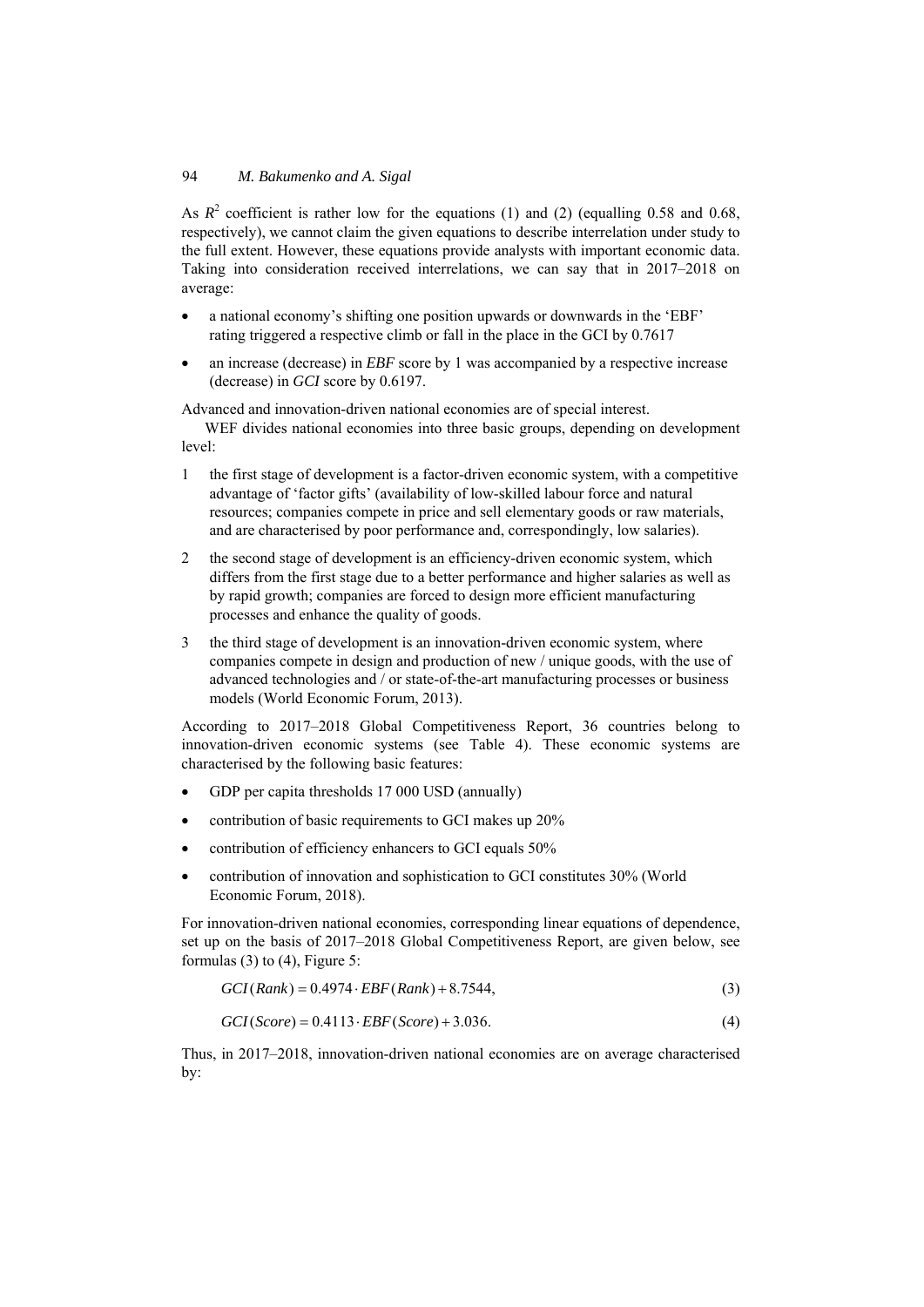- a national economy's shifting one position upwards or downwards the EBF rating triggered off a respective climb or fall in the place in the GCI by 0.4974
- an increase (decrease) in *EBF* score by 1 was accompanied by a respective increase (decrease) in *GCI* score by 0.4113.

According to 2015–2016 Global Competitiveness Report (World Economic Forum, 2016), 36 countries belong to advanced market economies (see Table 4). Importantly, 2017–2018 Global Competitiveness Report regards the majority of these countries (91.7%) as innovation-driven economies, except for Lithuania, Latvia and Slovak Republic.

Figure 6 shows linear equations of dependence between *EBF* and *GCI* ranks and scores for 36 advanced national economies in 2017–2018 as well as respective  $R^2$ coefficients. The given equations of dependence slightly differ from the formulas (3) to  $(4).$ 

We believe that these findings testify to a rather strong impact of the EBF on national economies' competitiveness globally. Also, it is possible to assume that the index under study has a similar influence on a company (firm), as competitive economy is impossible without competitive enterprises.

## **5 Change in EBF**

It is interesting to know how the EBF has changed globally in 2017–2018 as compared with 2006–2007. Thereto we have designed Table 5, with scores of the *GCI* and the *EBF* for 116 national economies in 2006–2007 and 2017–2018. Table 5 covers only 116 national economies as such a number is given in both reports: The Global Competitiveness Report 2006–2007 and The Global Competitiveness Report 2017–2018 (World Economic Forum, 2007, 2018).

Based on Table 5, we have calculated an average of the EBF against national economies' competitiveness levels in 2006–2007 and 2017–2018 (see Table 6). One may note that in 2017–2018:

- twenty-seven national economies, with *GCI* score from 5.00 to 5.99 inclusive, have an average of 5.49 of *EBF*
- fifty-three national economies, with *GCI* score from 4.00 to 4.99 inclusive, have an average of 3.88 of *EBF*
- thirty-four national economies, with *GCI* score from 3.00 to 3.99 inclusive, have an average of 3.36 of *EBF*
- two national economies, whose *GCI* score does not exceed 2.99, have an average of 2.85 of *EBF*.

The above shows that higher averages of *EBF* are characteristic of countries with higher *GCI*. The trend is clearly visible in Table 6 for similar data of 2006–2007.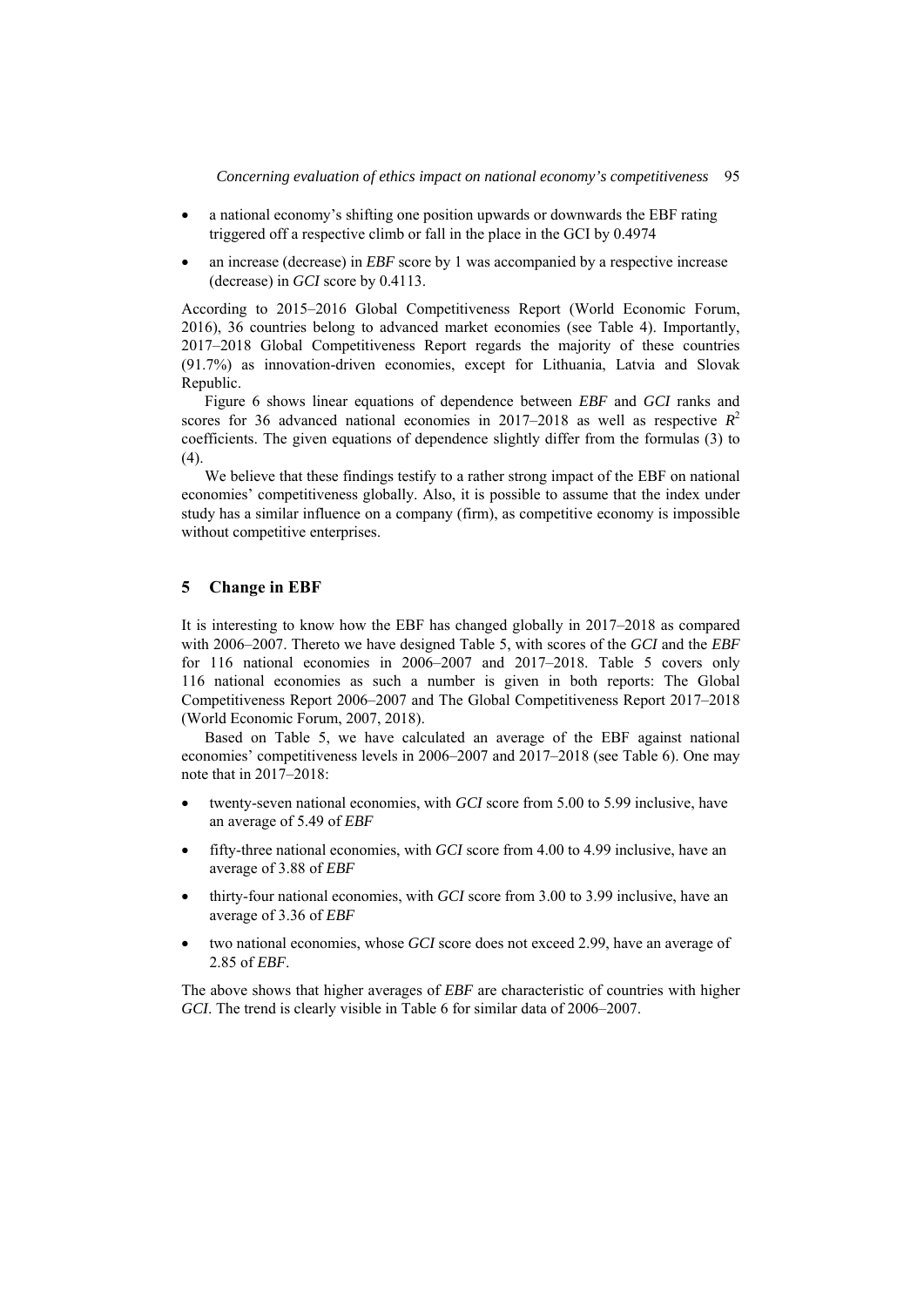|                |                                                                          |       | 2006-2007     |            | 2017-2018        |                          |                 | 2006-2007   |               | 2017-2018 |               |
|----------------|--------------------------------------------------------------------------|-------|---------------|------------|------------------|--------------------------|-----------------|-------------|---------------|-----------|---------------|
| ##             | Economy                                                                  | GCI   | $EBF$         | <b>GCI</b> | <b>EBF</b>       | ##                       | Economy         | <b>GCI</b>  | EBF           | GCI       | <b>EBF</b>    |
|                |                                                                          | score | score         | score      | score            |                          |                 | score       | score         | score     | score         |
|                | Albania                                                                  | 3.46  | 3.7           | 4.18       | 4.3              | $\overline{\mathbf{30}}$ | Ecuador         | 3.67        | 3.9           | 3.91      | 3.0           |
|                | Algeria                                                                  | 3.90  | 급             | 4.07       | 3.4              |                          | Egypt           | 4.07        |               | 3.90      | 3.8           |
|                | Argentina                                                                | 4.01  | 3.5           | 3.95       | 2.9              | 32                       | El Salvador     | 4.09        | 4.<br>4       | 3.77      | 2.9           |
|                | Armenia                                                                  | 3.75  | 3.5           | 4.19       | $\frac{0}{4}$    | ౫                        | Estonia         | 5.12        |               | 4.85      | 4.8           |
|                | Australia                                                                | 5.29  | ತ             | 5.19       | 5.7              | 24                       | Ethiopia        | 2.99        |               | 3.78      | 3.9           |
|                | Austria                                                                  | 5.32  | 5.9           | 5.25       | 5.4              | 35                       | Finland         | 5.76        |               | 5.49      | 6.2           |
|                | Azerbaijan                                                               | 4.06  |               | 4.69       | 4.5              | 36                       | France          | 5.31        | 5.6           | 5.18      | 4.9           |
|                | Bahrain                                                                  | 4.28  | $\frac{6}{4}$ | 4.54       | ಸ                | 37                       | Gambia          | 3.43        |               | 3.61      |               |
|                | Bangladesh                                                               | 3.46  | 2.9           | 3.91       | 3.3              | $\frac{8}{3}$            | Georgia         | 3.73        |               | 4.28      | 3.9           |
| ≘              | Belgium                                                                  | 5.27  |               | 5.23       | 5.3              | 59                       | Germany         | 5.58        |               | 5.65      | 5.3           |
|                | Benin                                                                    | 3.37  | 3.9           | 3.47       | 3.7              |                          | Greece          | 4.33        |               | 4.02      |               |
| ≌              | Bosnia and Herzegovina                                                   | 3.67  | 3.4           | 3.87       | $\overline{31}$  |                          | Guatemala       | 3.91        |               | 4.08      | 3.5           |
|                | Botswana                                                                 | 3.79  |               | 4.30       | 4.2              |                          | Honduras        | 3.58        |               | 3.92      | 3.5           |
| 4              | Brazil                                                                   | 4.03  |               | 4.14       | 2.9              |                          | Hong Kong SAR   | 5.46        |               | 5.53      | 5.6           |
| ≌              | Bulgaria                                                                 | 3.96  | 3.9           | 4.46       | 3.5              |                          | Hungary         | 4.52        |               | 4.33      | 2.9           |
| $\tilde{=}$    | Burundi                                                                  | 2.59  | 3.7           | 3.21       | $\overline{31}$  |                          | Iceland         | 5.40        | $\rm ^{6.0}$  | 4.99      | 5.3           |
| 17             | Cambodia                                                                 | 3.39  | 3.9           | 3.93       | 3.7              |                          | India           | 4.44        | 4.5           | 4.59      | 4.6           |
| $\approx$      | Cameroon                                                                 | 3.30  | 3.5           | 3.65       | 3.3              |                          | Indonesia       | 4.26        | 3.6           | 4.68      | 4.3           |
| $\tilde{=}$    | Canada                                                                   | 5.37  | 5.9           | 5.35       | 5.6              |                          | Ireland         | 5.21        | 5.7           | 5.16      | 5.6           |
| $\overline{c}$ | Chad                                                                     | 2.61  | ಸ             | 2.99       | 2.7              | ্র                       | Israel          | 5.38        |               | 5.31      | 4.9           |
| $\overline{z}$ | Chile                                                                    | 4.85  | 5.6           | 4.71       | 4.4              | ິລ                       | Italy           | 4.46        | 3.9           | 4.54      | 3.5           |
| 22             | China                                                                    | 4.24  | 3.5           | 5.00       | 4.2              |                          | Jamaica         | 4.10        |               | 4.25      | $\frac{0}{4}$ |
| 23             | Colombia                                                                 | 4.04  | 4.8           | 4.29       | $3.\overline{3}$ | 25                       | Japan           | 5.60        | 5.6           | 5.49      |               |
| 24             | Costa Rica                                                               | 4.25  | $\frac{6}{4}$ | 4.50       | 4.2              | 53                       | Jordan          | 4.25        |               | 4.30      |               |
| 25             | Croatia                                                                  | 4.26  |               | 4.19       | 3.4              | 54                       | Kazakhstan      | 4.19        | 3.8           | 4.35      | $\frac{0}{4}$ |
| 26             | Cyprus                                                                   | 4.36  | प.<br>प       | 4.30       | 3.9              | 55                       | Kenya           | 3.57        | 3.8           | 3.98      | 3.9           |
| 27             | Czech Republic                                                           | 4.74  | 4.            | 4.77       | 4.0              | 56                       | Korea, Rep.     | 5.13        | $\frac{6}{4}$ | 5.07      | 3.5           |
| 28             | Denmark                                                                  | 5.70  | 6.6           | 5.39       | $\overline{5}$   | 57                       | Kuwait          | $rac{4}{4}$ | 4.8           | 4.43      | 3.8           |
| 29             | Dominican Republic                                                       | 3.75  | 3.8           | 3.87       | 2.8              | 58                       | Kyrgyz Republic | 3.31        | 2.9           | 3.90      | 3.5           |
|                | Source: Formed by the authors based on World Economic Forum (2007, 2018) |       |               |            |                  |                          |                 |             |               |           |               |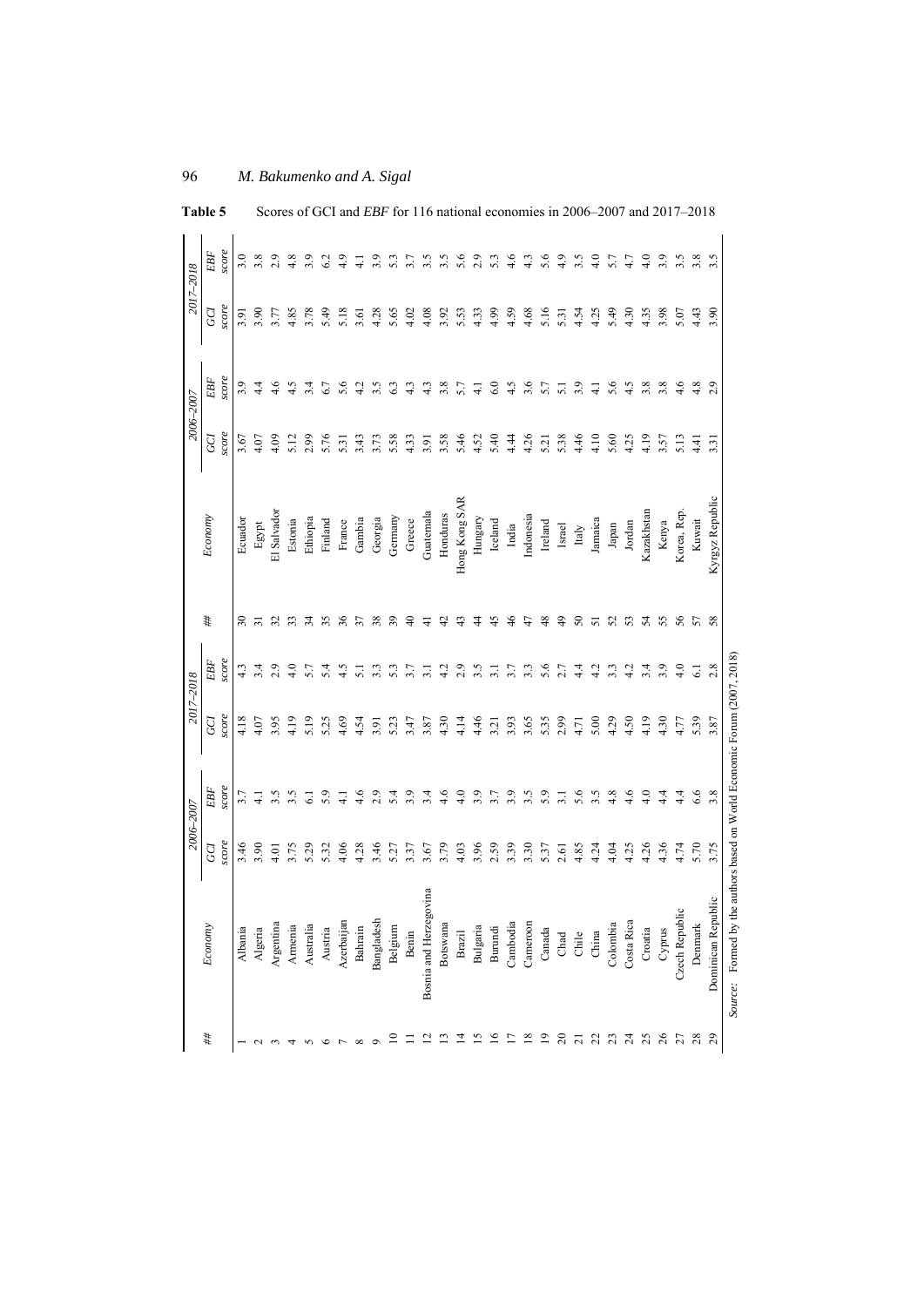|                             |                                                                          |                  | 2006-2007     |                  | 2017-2018                      |                |                      | 2006-2007 |         | 2017-2018        |                                |
|-----------------------------|--------------------------------------------------------------------------|------------------|---------------|------------------|--------------------------------|----------------|----------------------|-----------|---------|------------------|--------------------------------|
| ##                          | Economy                                                                  | GCI              | EBF           | GCI              | <b>EBF</b>                     | ##             | Economy              | GCI       | EBF     | GCI              | <b>EBF</b>                     |
|                             |                                                                          | score            | score         | score            | score                          |                |                      | score     | score   | score            | score                          |
|                             | Latvia                                                                   | 4.57             | 4.0           | 4.40             | 3.7                            | 88             | Portugal             | 4.60      | 4.9     | 4.57             | 4.3                            |
| 3                           | Lesotho                                                                  | 3.22             |               | 3.20             |                                | 89             | Qatar                | 4.55      |         | $\overline{5}$ . | 5.4                            |
| 6                           | Lithuania                                                                | 4.53             |               | 4.58             |                                | $\infty$       | Romania              | 4.02      |         | 4.28             | 3.4                            |
|                             | Luxembour                                                                | 5.16             | $\rm ^{6.0}$  | 5.23             |                                | ಸ              | Russian Federation   | 4.08      |         | 4.64             | 3.8                            |
|                             | eo H<br>Madagasca                                                        | 3.27             |               | 3.40             |                                | $\mathcal{S}$  | Singapore            | 5.63      |         | 5.71             | 6.2                            |
|                             | Malawi                                                                   | 3.07             |               | $\overline{3}$ . |                                | 93             | Slovak Republic      | 4.55      |         | 4.33             |                                |
|                             | Malaysia                                                                 | $\overline{5}$ . |               | 5.17             |                                | $\overline{5}$ | Slovenia             | 4.64      | 4.6     | 4.48             | $\frac{0}{4}$                  |
| 8                           | Mali                                                                     | 3.02             |               | 3.33             |                                | 95             | South Africa         | 4.36      | 4.9     | 4.32             |                                |
|                             | Malta                                                                    | 4.54             |               | 4.65             |                                | 96             | Spain                | 4.77      | 5.0     | 4.70             | 3.6                            |
| $\frac{8}{3}$               | Mauritania                                                               | 3.17             |               | 3.09             |                                | 57             | Sri Lanka            | 3.87      |         | 4.08             |                                |
| 3                           | Mauritius                                                                | 4.20             |               | 4.52             |                                | 98             | Sweden               | 5.74      | ه.<br>٥ | 5.52             | $\overset{\circ}{\varepsilon}$ |
| $\sqrt{2}$                  | Mexico                                                                   | 4.18             |               | 4.44             |                                | 99             | Switzerland          | 5.81      | .<br>ت  | 5.86             | ی                              |
| $\overline{r}$              | Moldova                                                                  | 3.71             | 3.4           | 3.99             | $\ddot{3}$                     | $\approx$      | Taiwan, China        | 5.41      |         | 5.33             | 4.7                            |
| $\mathcal{L}$               | Mongolia                                                                 | 3.60             |               | 3.90             |                                | $\overline{0}$ | Tajikistan           | 3.50      |         | 4.14             |                                |
| 52                          | Morocco                                                                  | 4.01             |               | 4.24             |                                | $\approx$      | Tanzania             | 3.39      |         | 3.71             |                                |
| $\mathcal{F}_{\mathcal{A}}$ | $\overline{\mathbb{Q}}$<br>Mozambiqu                                     | 2.94             |               | 2.89             | $\dot{3.0}$                    | $\Xi$          | Thailand             | 4.58      |         | 4.72             | 3.6                            |
| 75                          | Namibia                                                                  | 3.74             | 4.3           | 3.99             | 4.3                            | $\overline{6}$ | Trinidad and Tobago  | 4.03      | 3.8     | 4.09             |                                |
| $\frac{2}{16}$              | Nepal                                                                    | 3.26             |               | 4.02             | 3.4                            | $\frac{5}{2}$  | Tunisia              | 4.71      | 5.0     | 3.93             |                                |
| 77                          | Netherlands                                                              | 5.56             | $\rm ^{6.0}$  | 5.66             | $\overset{\circ}{\varepsilon}$ | 106            | Turkey               | 4.14      | 4.<br>4 | 4.42             | 3.6                            |
| 78                          | New Zealand                                                              | 5.15             | 64            | 5.37             | 6.3                            | 107            | Uganda               | 3.19      | 3.5     | 3.70             | 3.6                            |
| 56                          | Nicaragua                                                                | 3.52             | 3.9           | 3.95             | 33                             | $\frac{8}{2}$  | Ukraine              | 3.89      |         | $\frac{11}{4}$   |                                |
| 80                          | Nigeria                                                                  | 3.45             |               | 3.30             |                                | $\mathbf{8}$   | United Arab Emirates | 4.66      |         | 5.30             | 6.0                            |
| ವ                           | Norway                                                                   | 5.42             | ತ             | 5.40             | 5.8                            | Ξ              | United Kingdom       | 5.54      | C.      | 5.51             | 5.5                            |
| 82                          | Pakistan                                                                 | 3.66             |               | 3.67             |                                |                | United States        | 5.61      | 5.5     | 5.85             | 5.4                            |
| 83                          | Panama                                                                   | 4.18             |               | 4.44             | 3.6                            | $\Xi$          | Uruguay              | 3.96      |         | 4.15             | 4.6                            |
| $\frac{84}{3}$              | Paraguay                                                                 | 3.33             |               | 3.71             |                                | $\Xi$          | Venezuela            | 3.69      | 3.3     | 3.23             | 2.6                            |
| 85                          | Peru                                                                     | 3.94             | 43            | 4.22             | $\Xi$                          | $\Xi$          | Vietnam              | 3.89      | 3.9     | 4.36             | 3.7                            |
|                             | Philippines                                                              | 4.00             | 3.5           | 4.35             | 3.6                            | $\frac{5}{15}$ | Zambia               | 3.16      |         | 3.52             | 3.7                            |
| 87                          | Poland                                                                   | 4.30             | $\frac{1}{4}$ | 4.59             | 3.9                            | 116            | Zimbabwe             | 3.01      | 3.9     | 3.32             | 3.2                            |
|                             | Source: Formed by the authors based on World Economic Forum (2007, 2018) |                  |               |                  |                                |                |                      |           |         |                  |                                |

**Table 5** Scores of GCI and *EBF* for 116 national economies in 2006–2007 and 2017–2018

(continued)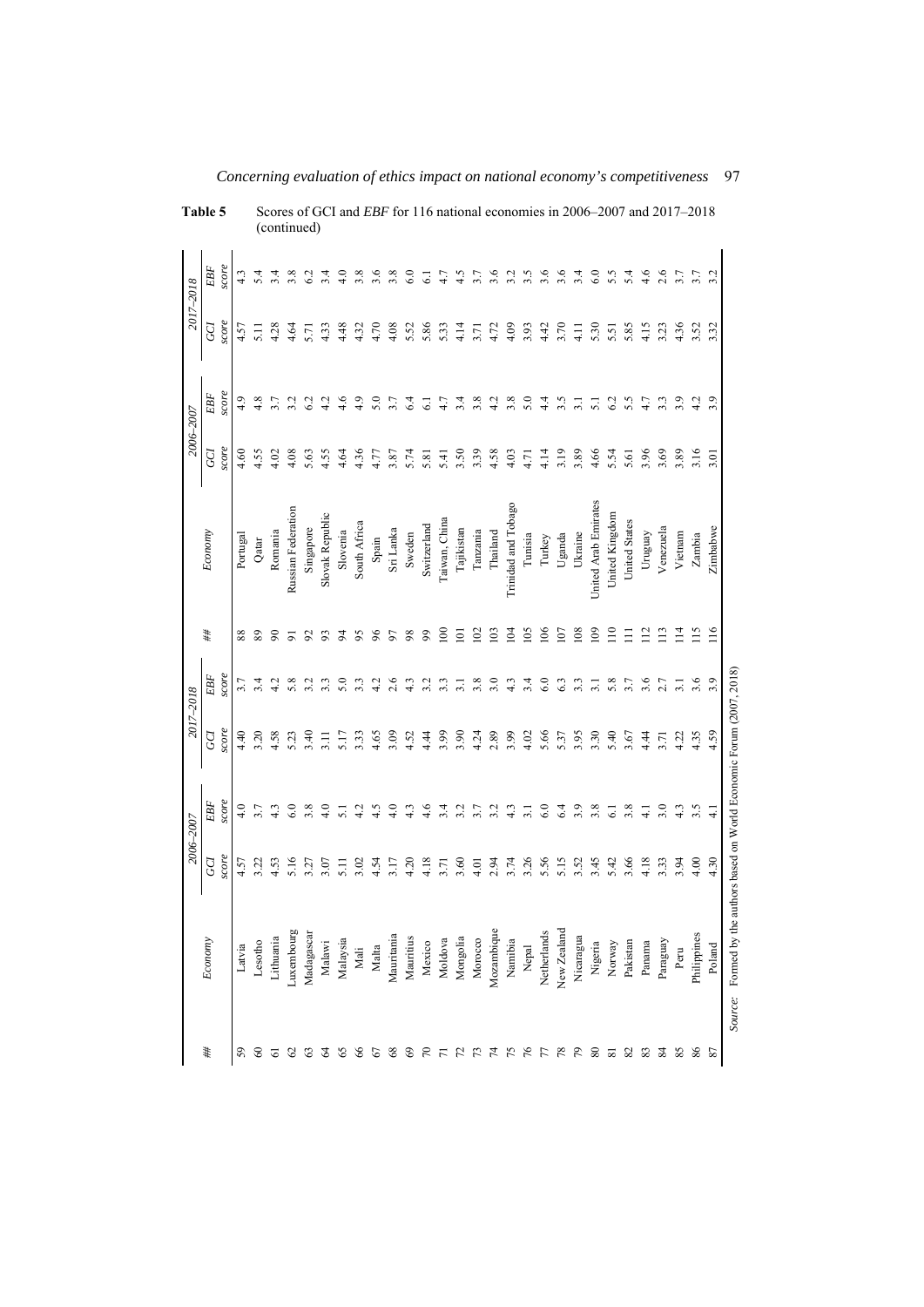|                                |                                 |                             |                             | GCI (score)                 |                       |                  |
|--------------------------------|---------------------------------|-----------------------------|-----------------------------|-----------------------------|-----------------------|------------------|
| <i>Indices</i>                 |                                 | <i>From</i> 5.00<br>to 5.99 | <i>From 4.00</i><br>to 4.99 | <i>From</i> 3.00<br>to 3.99 | From $2.5$ to<br>2.99 | All<br>economies |
| $\frac{2017 \text{ to}}{2018}$ | Number of national<br>economies | 27                          | 53                          | 34                          | $\mathfrak{D}$        | 116              |
|                                | Averages of EBF                 | 5.49                        | 3.88                        | 3.36                        | 2.85                  | 4.08             |
| $2006$ to $2007$               | Number of national<br>economies | 26                          | 44                          | 42                          | 4                     | 116              |
|                                | Averages of EBF                 | 5.78                        | 4.30                        | 3.75                        | 3.35                  | 4.40             |

**Table 6** Averages of *EBF* for 116 national economies versus *GCI* in 2006–2007 and 2017–2018

*Source:* Calculated by the authors based on World Economic Forum (2007, 2018)

Also, Table 6 reveals that, in 2017–2018 as against 2006–2007, 116 national economies under study face lower averages of the EBF (by 0.32 or by 7.27%). A decline in averages of the EBF is obvious for separate groups of countries as well:

- for countries with  $5.00 \leq GCI \leq 5.99$  an average of *EBF* decreased by 0.29 (or by 5.02%)
- for countries with  $4.00 \leq GCI \leq 4.99$  an average of *EBF* went down by 0.42 (or by 9.77%)
- for countries with  $3.00 \leq GCI \leq 3.99$  an average of *EBF* diminished by 0.39 (or by 10.4%)
- for countries with  $2.5 \leq GCI \leq 2.99$  an average of *EBF* declined by 0.5 (or by 14.93%).

Notably, the lower is *GCI* of a specific group of countries, the higher is decline in *EBF* averages in percentage terms.

Thus, in 2017–2018 as compared with 2006–2007, as a whole we see a certain decline in the EBF globally.

As against 2006–2007, 2017–2018 coefficients of correlation between *EBF* score and *GCI* score went down by 0.01 and constituted 0.85 for 116 national economies.

Table 7 shows a change in *EBF* score ( $\triangle EBF$ ) and *GCI* score ( $\triangle GCI$ ) in 2017–2018 as compared with 2006–2007 for 116 national economies; see formulas (5) to (6).

$$
\Delta EBF = EBFScore_2 - EBFScore_1,\tag{5}
$$

$$
\Delta GCI = GCIScore_2 - GCIScore_1,\tag{6}
$$

where

∆*EBF* a change in *EBF* score

∆*GCI* a change in *GCI* score

*EBFScore*<sup>1</sup> *EBF* score in 2006–2007

*EBFScore*<sub>2</sub> *EBF* score in 2017–2018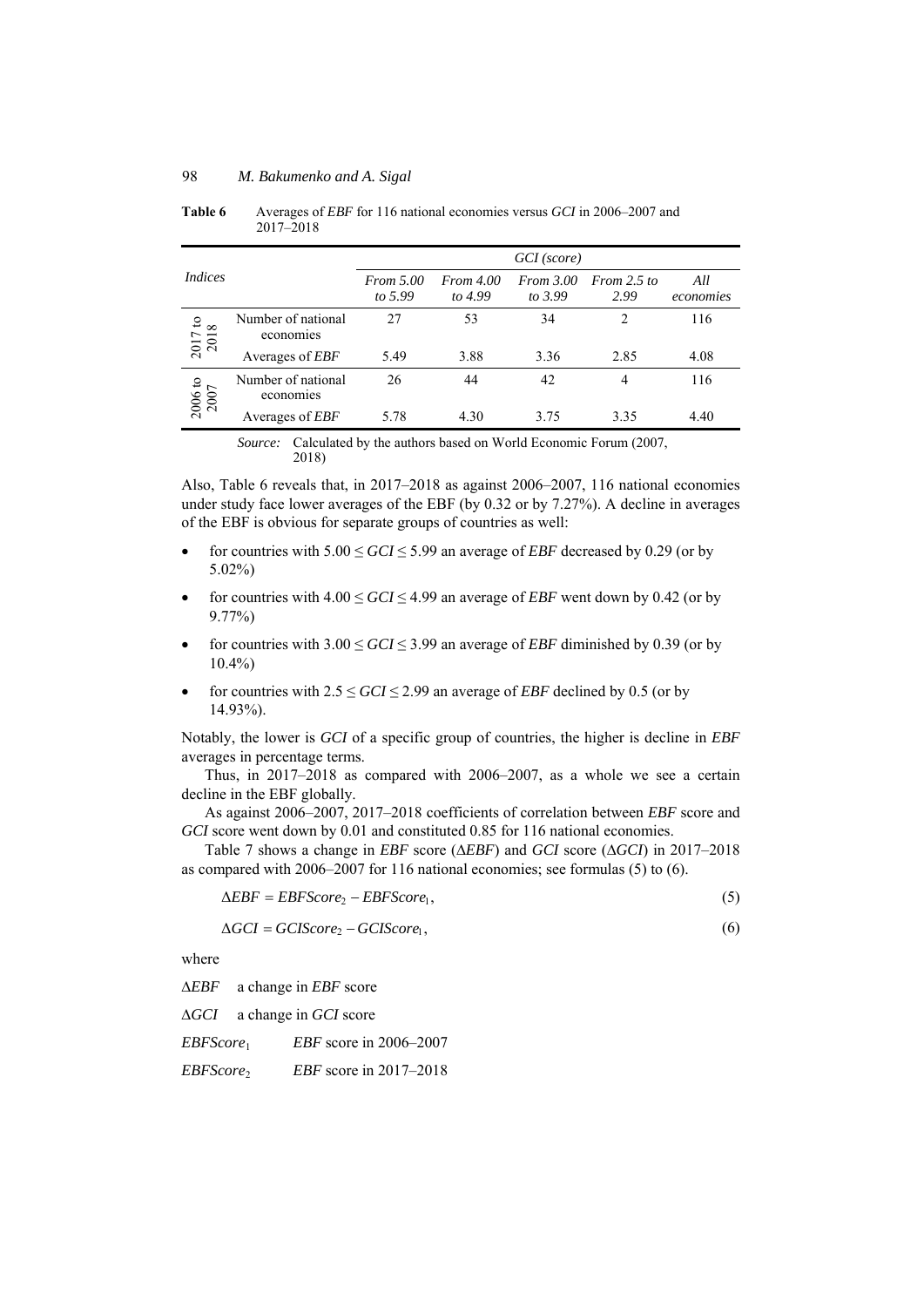| GCIScore <sub>1</sub> | $GCI$ score in 2006–2007 |
|-----------------------|--------------------------|
| GCIScore,             | GCI score in 2017–2018.  |

In 2017–2018 (in comparison with 2006–2007), 32 (27.59%) out of 116 national economies boast a non-negative change in *EBF* score, with 29 countries (90.63%) with improved *GCI* score.

| Economy               | $\triangle EBF$ | AGCI    | Economy                   | <b>AEBF</b> | AGCI    | Economy                | <b>AEBF</b> | AGCI    |
|-----------------------|-----------------|---------|---------------------------|-------------|---------|------------------------|-------------|---------|
| Tajikistan            | 1.1             | 0.64    | Mongolia                  | $-0.1$      | 0.30    | Madagascar             | $-0.6$      | 0.13    |
| <b>UAE</b>            | 0.9             | 0.64    | Belgium                   | $-0.1$      | $-0.04$ | Slovenia               | $-0.6$      | $-0.16$ |
| China                 | 0.7             | 0.76    | Gambia                    | $-0.1$      | 0.18    | Trinidad and<br>Tobago | $-0.6$      | 0.06    |
| Indonesia             | 0.7             | 0.42    | Hong Kong<br><b>SAR</b>   | $-0.1$      | 0.07    | Argentina              | $-0.6$      | $-0.06$ |
| Qatar                 | 0.6             | 0.56    | Ireland                   | $-0.1$      | $-0.05$ | Burundi                | $-0.6$      | 0.62    |
| Kyrgyz<br>Republic    | 0.6             | 0.59    | New Zealand               | $-0.1$      | 0.22    | Croatia                | $-0.6$      | $-0.07$ |
| Albania               | 0.6             | 0.72    | Uruguay                   | $-0.1$      | 0.19    | Nicaragua              | $-0.6$      | 0.43    |
| Russian<br>Federation | 0.6             | 0.56    | Israel                    | $-0.2$      | $-0.07$ | Thailand               | $-0.6$      | 0.14    |
| Armenia               | 0.5             | 0.44    | Benin                     | $-0.2$      | 0.10    | Egypt                  | $-0.6$      | $-0.17$ |
| Bahrain               | 0.5             | 0.26    | Cambodia                  | $-0.2$      | 0.54    | Portugal               | $-0.6$      | $-0.03$ |
| Ethiopia              | 0.5             | 0.79    | Poland                    | $-0.2$      | 0.29    | France                 | $-0.7$      | $-0.13$ |
| Azerbaijan            | 0.4             | 0.63    | Vietnam                   | $-0.2$      | 0.47    | Algeria                | $-0.7$      | 0.17    |
| Bangladesh            | 0.4             | 0.45    | Cameroon                  | $-0.2$      | 0.35    | Nigeria                | $-0.7$      | $-0.15$ |
| Georgia               | 0.4             | 0.55    | Luxembourg                | $-0.2$      | 0.07    | Venezuela              | $-0.7$      | $-0.46$ |
| Estonia               | 0.3             | $-0.27$ | Mozambique                | $-0.2$      | $-0.05$ | Zimbabwe               | $-0.7$      | 0.31    |
| Nepal                 | 0.3             | 0.76    | Bosnia and<br>Herzegovina | $-0.3$      | 0.20    | Iceland                | $-0.7$      | $-0.41$ |
| Ukraine               | 0.3             | 0.22    | Honduras                  | $-0.3$      | 0.34    | Malawi                 | $-0.7$      | 0.04    |
| Jordan                | 0.2             | 0.05    | Latvia                    | $-0.3$      | $-0.17$ | <b>UK</b>              | $-0.7$      | $-0.03$ |
| Kazakhstan            | 0.2             | 0.16    | Malta                     | $-0.3$      | 0.11    | Guatemala              | $-0.8$      | 0.17    |
| Japan                 | 0.1             | $-0.11$ | Norway                    | $-0.3$      | $-0.02$ | Slovak<br>Republic     | $-0.8$      | $-0.22$ |
| Kenya                 | 0.1             | 0.41    | Paraguay                  | $-0.3$      | 0.38    | Turkey                 | $-0.8$      | 0.28    |
| Philippines           | 0.1             | 0.35    | Lesotho                   | $-0.3$      | $-0.02$ | Ecuador                | $-0.9$      | 0.24    |
| Uganda                | 0.1             | 0.51    | Romania                   | $-0.3$      | 0.26    | Mali                   | $-0.9$      | 0.31    |
| India                 | 0.1             | 0.15    | Canada                    | $-0.3$      | $-0.02$ | Dominican<br>Republic  | $-1.0$      | 0.12    |
| Morocco               | 0.1             | 0.23    | Australia                 | $-0.4$      | $-0.10$ | Germany                | $-1.0$      | 0.07    |

**Table 7** Change in *EBF* score (*EBF*) and *GCI* score (*GCI*) for 116 national economies in 2017–2018 as against 2006–2007

*Source:* Calculated by the authors based on World Economic Forum (2007, 2018)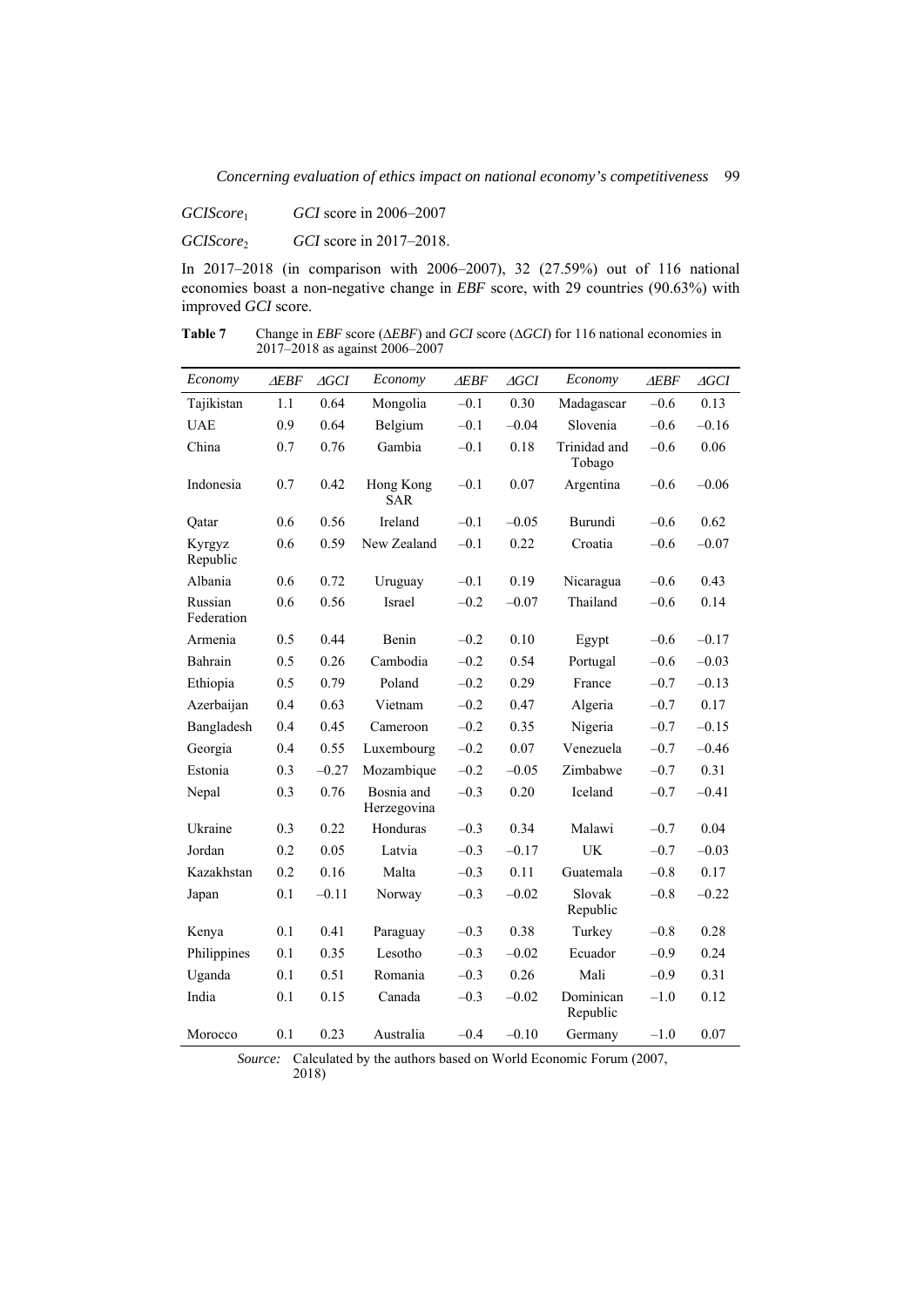| Economy            | <b>AEBF</b>  | ∆GCI    | Economy           | <b>AEBF</b> | ⊿GCI    | Economy       | <b>AEBF</b> | $\triangle GCI$ |
|--------------------|--------------|---------|-------------------|-------------|---------|---------------|-------------|-----------------|
| Sri Lanka          | 0.1          | 0.21    | <b>Botswana</b>   | $-0.4$      | 0.51    | Kuwait        | $-1.0$      | 0.02            |
| Mauritius          | $\theta$     | 0.32    | Costa Rica        | $-0.4$      | 0.25    | Korea, Rep.   | $-1.1$      | $-0.06$         |
| Namibia            | $\theta$     | 0.25    | Bulgaria          | $-0.4$      | 0.50    | <b>Brazil</b> | $-1.1$      | 0.11            |
| <b>Netherlands</b> | $\mathbf{0}$ | 0.10    | Chad              | $-0.4$      | 0.38    | South Africa  | $-1.1$      | $-0.04$         |
| Singapore          | $\theta$     | 0.08    | Italy             | $-0.4$      | 0.08    | Chile         | $-1.2$      | $-0.14$         |
| Switzerland        | $\mathbf{0}$ | 0.05    | Czech<br>Republic | $-0.4$      | 0.03    | Hungary       | $-1.2$      | $-0.19$         |
| Taiwan,<br>China   | $\theta$     | $-0.08$ | Sweden            | $-0.4$      | $-0.22$ | Peru          | $-1.2$      | 0.28            |
| Jamaica            | $-0.1$       | 0.15    | Panama            | $-0.5$      | 0.26    | Mexico        | $-1.4$      | 0.26            |
| Lithuania          | $-0.1$       | 0.05    | Austria           | $-0.5$      | $-0.07$ | Mauritania    | $-1.4$      | $-0.08$         |
| Malaysia           | $-0.1$       | 0.06    | Denmark           | $-0.5$      | $-0.31$ | Spain         | $-1.4$      | $-0.07$         |
| Pakistan           | $-0.1$       | 0.01    | Finland           | $-0.5$      | $-0.27$ | Colombia      | $-1.5$      | 0.25            |
| Tanzania           | $-0.1$       | 0.32    | Zambia            | $-0.5$      | 0.36    | Tunisia       | $-1.5$      | $-0.78$         |
| <b>USA</b>         | $-0.1$       | 0.24    | Cyprus            | $-0.5$      | $-0.06$ | El Salvador   | $-1.7$      | $-0.32$         |
| Moldova            | $-0.1$       | 0.28    | Greece            | $-0.6$      | $-0.31$ |               |             |                 |

Table 7 Change in *EBF* score ( $\triangle EBF$ ) and *GCI* score ( $\triangle GCI$ ) for 116 national economies in 2017–2018 as against 2006–2007 (continued)

*Source:* Calculated by the authors based on World Economic Forum (2007, 2018)

**Table 8** Change in *EBF* score ( $\triangle EBF$ ) for 33 national economies with significantly improved *GCI* score ( $\Delta GCI \ge 0.3$ ) in 2017–2018 as against 2006–2007

| Economy               | AGCI | AEBF    | Economy         | AGCI | <b>AEBF</b> | Economy     | ∆GCI | AEBF    |
|-----------------------|------|---------|-----------------|------|-------------|-------------|------|---------|
| Ethiopia              | 0.79 | 0.50    | Georgia         | 0.55 | 0.40        | Chad        | 0.38 | $-0.40$ |
| China                 | 0.76 | 0.70    | Cambodia        | 0.54 | $-0.20$     | Paraguay    | 0.38 | $-0.30$ |
| Nepal                 | 0.76 | 0.30    | <b>Botswana</b> | 0.51 | $-0.40$     | Zambia      | 0.36 | $-0.50$ |
| Albania               | 0.72 | 0.60    | Uganda          | 0.51 | 0.10        | Cameroon    | 0.35 | $-0.20$ |
| Tajikistan            | 0.64 | 1.10    | Bulgaria        | 0.50 | $-0.40$     | Philippines | 0.35 | 0.10    |
| <b>UAE</b>            | 0.64 | 0.90    | Vietnam         | 0.47 | $-0.20$     | Honduras    | 0.34 | $-0.30$ |
| Azerbaijan            | 0.63 | 0.40    | Bangladesh      | 0.45 | 0.40        | Tanzania    | 0.32 | $-0.10$ |
| Burundi               | 0.62 | $-0.60$ | Armenia         | 0.44 | 0.50        | Mauritius   | 0.32 | 0.00    |
| Kyrgyz<br>Republic    | 0.59 | 0.60    | Nicaragua       | 0.43 | $-0.60$     | Mali        | 0.31 | $-0.90$ |
| Oatar                 | 0.56 | 0.60    | Indonesia       | 0.42 | 0.70        | Zimbabwe    | 0.31 | $-0.70$ |
| Russian<br>Federation | 0.56 | 0.60    | Kenya           | 0.41 | 0.10        | Mongolia    | 0.30 | $-0.10$ |

*Source:* Calculated by the authors based on World Economic Forum (2007, 2018)

In 2017–2018 (as compared with 2006–2007), 84 (72.41%) out of 116 national economies have a negative growth in *EBF* score, with 34 countries (40.48%) with degraded *GCI* score.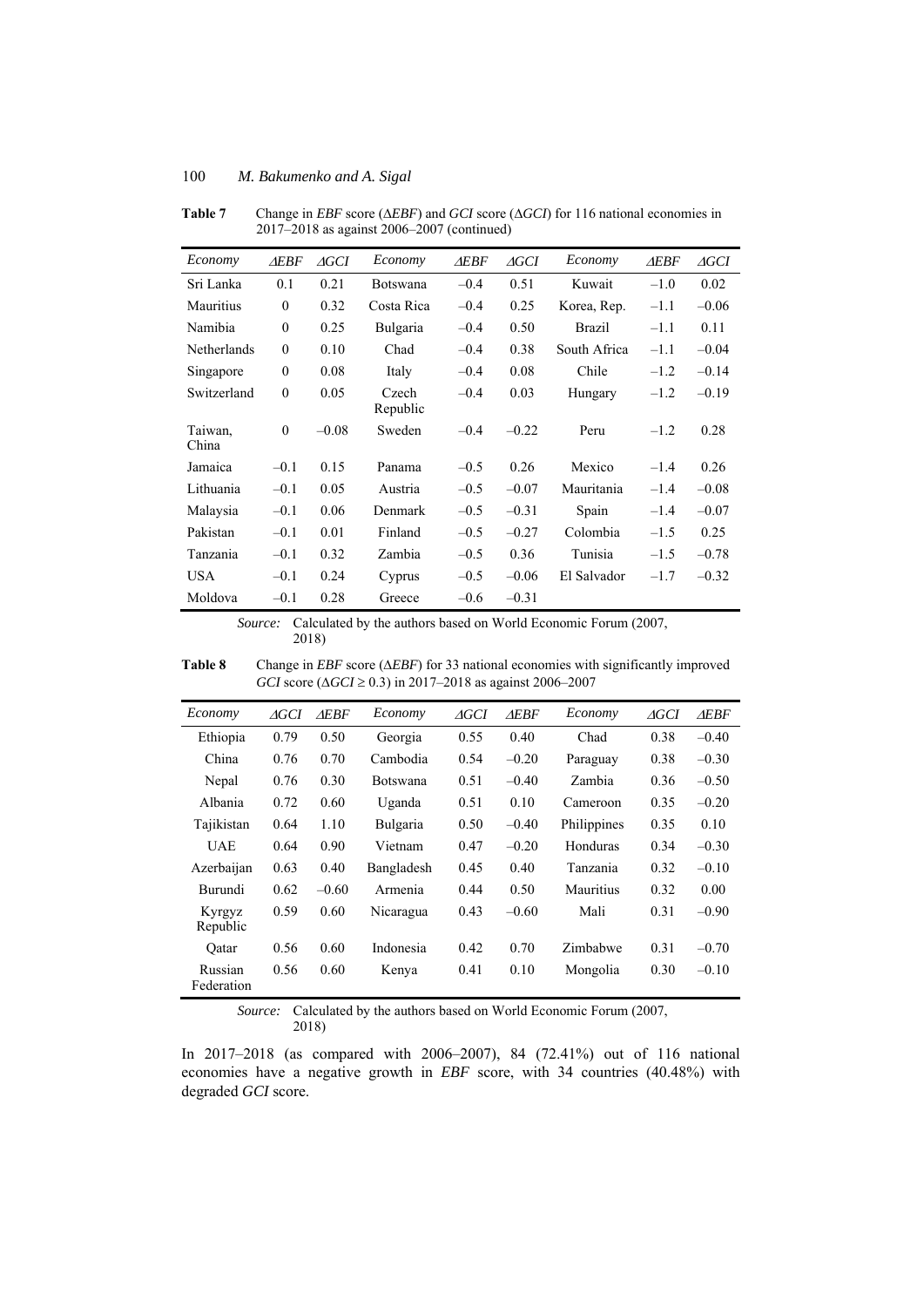Importantly, in 2017–2018 as against 2006–2007, correlation coefficient between *EBF* growth ( $\triangle EBF$ ) and *GCI* growth ( $\triangle GCI$ ) made up 0.56 for 116 national economies.

Table 8 shows a change in  $EBF$  score  $(\triangle EBF)$  for 33 national economies, which significantly improved *GCI* score ( $\Delta GCI \ge 0.3$ ) in 2017–2018 as compared with 2006–2007. Among 33 national economies with significantly improved *GCI* score (by 0.3 and more), 18 countries (54.55%) also boosted *EBF* score. Among 16 national economies with significantly improved *GCI* score (by 0.5 and more), 12 countries (75%) also boosted *EBF* score.



**Figure 7** Linear equations of dependence between *EBF* score and *GCI* score for 116 national economies in 2006–2007 and 2017–2018

*Source:* Graphed by the authors based on World Economic Forum (2007, 2018)

For 116 national economies, we have set up linear equations of dependence between *EBF* score and *GCI* score in 2006–2007 and 2017–2018; see Figure 7, formulas (7) to (8).

$$
GCIScore_1 = 0.7351 \cdot EBFScore_1 + 0.9995,\tag{7}
$$

$$
GCIScore_2 = 0.6095 \cdot EBFScore_2 + 1.896. \tag{8}
$$

 $R^2$  coefficient for the equation (7) equals 0.7372, and for the equation (8)  $R^2 = 0.7196$ . The analysis of the formulas  $(7)$  to  $(8)$  shows that in 2017–2018 as compared with 2006–2007 the impact of the EBF on the GCI slightly decreases though remains significant. It is further proved by correlation coefficients between *EBF* rank and *GCI* rank given in Table 2.

Let us check the above models' adequacy, i.e., examine how the linear regressions agree with our observations. We shall introduce designations as follows:  $n -$  the number of countries under study,  $k$  – the number of factors,  $R^2$  – determination coefficient of a constructed model.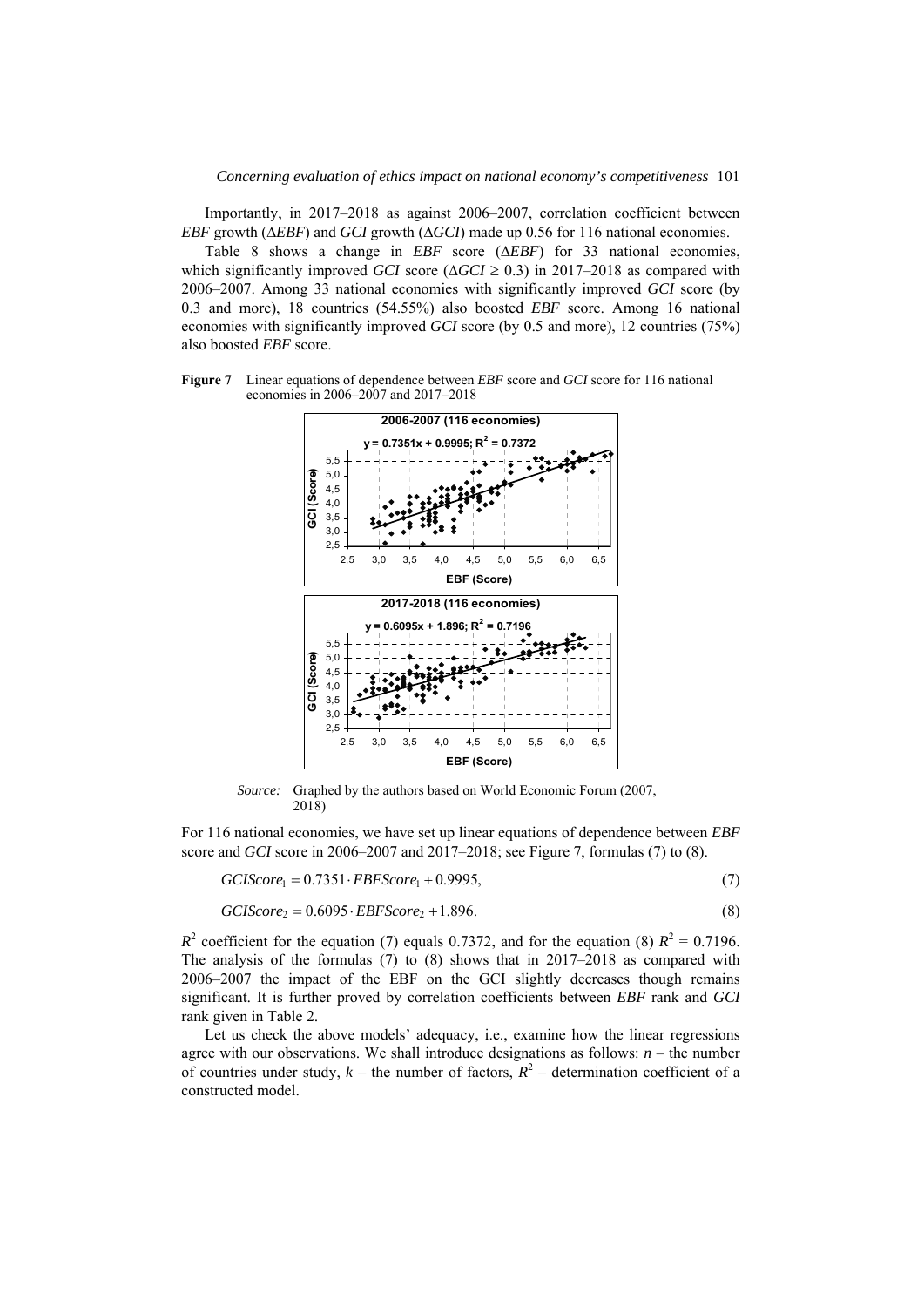We shall check adequacy using an F-test, which consists of the following steps.

Step 1 To calculate the actual value of Fisher statistic  $(F_{\text{fact}})$  by formula:

$$
F_{\text{fact.}} = \frac{R^2}{1 - R^2} \cdot \frac{n - k - 1}{k}.
$$

- Step 2 To set a value of the level of significance  $\alpha$ . Further we shall consider  $\alpha = 0.05$ , meaning as follows: upon examination of the corresponding statistic hypothesis, it is possible to err not more than in  $\alpha \cdot 100 = 0.5 \cdot 100 = 5\%$  cases.
- Step 3 To calculate the critical value of Fisher statistic  $(F_{\text{tabl}})$  by formula:

$$
F_{\text{table.}} = F_p\left(n_1; n_2\right),
$$

where  $F_{\text{table}} = F_p(n_1; n_2)$  is a critical value of *p*-fractile of Fisher distribution with *n*<sub>1</sub> and *n*<sub>2</sub> degrees of freedom,  $p = 1 - \alpha$ ,  $n_1 = k$ ,  $n_2 = n - k - 1$ . Provided that  $\alpha$  = 0.05 and all constructed models are single-factor ones, we have

$$
p = 1 - \alpha = 1 - 0.05 = 0.95, \quad n_1 = k = 1, n_2 = n - k - 1 = n - 1 - 1 = n - 2
$$
  

$$
F_{\text{tabl.}} = F_p(n_1; n_2) = F_{0.95}(1; n - 2).
$$

Step 4 To make a statistic decision according to the rule: if inequality  $F_{\text{fact}} < F_{\text{tabl}}$ , holds true, then at the given level of significance  $\alpha$ , i.e., with the risk of error not more than in  $\alpha \cdot 100\%$  cases, a constructed model should be considered adequate; if inequality  $F_{\text{fact.}} > F_{\text{table}}$  holds true, then at the given level of significance  $\alpha$ , i.e., with the risk of error not more than in  $\alpha \cdot 100\%$  cases, a constructed model should be considered inadequate.

Table 9 gives the results of check of the constructed models for adequacy.

| #             | Model                  | $R^2$  | $F_{\text{fact.}}$ | $n_2 = n - 2$ | $F_{\text{table}}$ | Conclusion |
|---------------|------------------------|--------|--------------------|---------------|--------------------|------------|
| 1             | $y = 0.7617x + 16.444$ | 0,5802 | 186,5817           | 135           | 3,9113             | adequate   |
| $\mathcal{L}$ | $y = 0.6197x + 1.7868$ | 0,6832 | 291,1364           | 135           | 3,9113             | adequate   |
| 3             | $y = 0.4974x + 8.7544$ | 0,5006 | 34,0817            | 36            | 4,1300             | adequate   |
| 4             | $y = 0.4113x + 3.036$  | 0,6303 | 57,9665            | 36            | 4,1300             | adequate   |
| 5             | $y = 0.5238x + 7.3016$ | 0,6102 | 53,2242            | 36            | 4,1300             | adequate   |
| 6             | $y = 0.4386x + 2.9132$ | 0,7268 | 90,4510            | 36            | 4,1300             | adequate   |
| 7             | $y = 0.7351x + 0.9995$ | 0,7372 | 319,7900           | 116           | 3,9243             | adequate   |
| 8             | $y = 0.6095x + 1.896$  | 0,7196 | 292,5621           | 116           | 3,9243             | adequate   |

**Table 9** Results of check of constructed models for adequacy with level of significance  $\alpha$  = 0.05

### **6 Conclusions**

The firm is a complex open dynamic socio-economic system, which consists of a great number of interconnected and interacting elements. The firm constantly interacts with the external environment.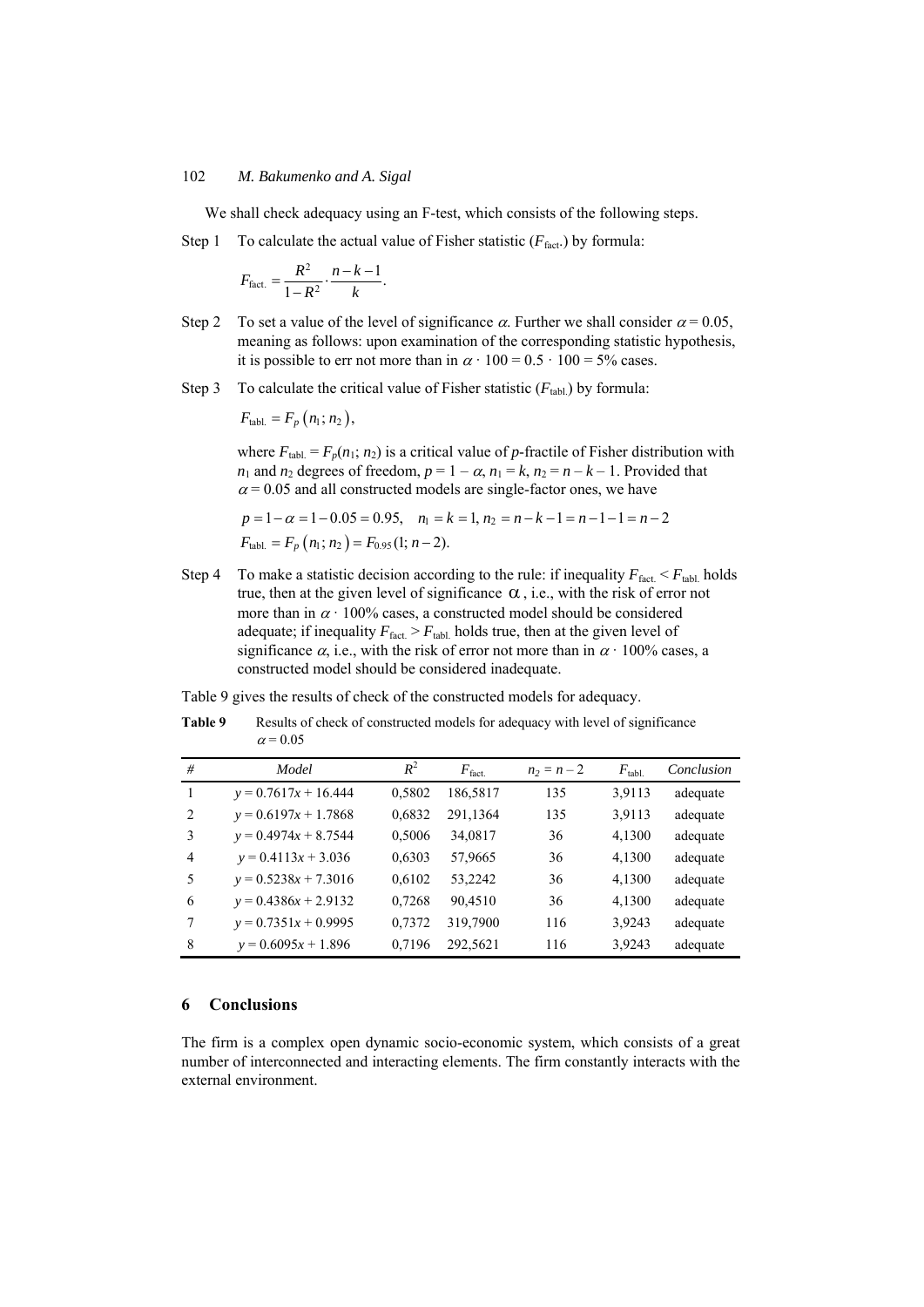The firm's sustainable development is the key objective, on which the efforts of management and staff shall be focused. The survival of the firm in constantly evolving external environment is impossible without preservation of its competitiveness in the short-, medium- and long-term. The dynamic nature of the external environment demands constant actions and development from the firm. To remain a comprehensive relatively autonomous system, the firm shall constantly make sound and timely decisions and implement them.

The external environment can have a positive and negative impact on the firm. In its turn, the firm can influence the external environment both positively and negatively. In its everyday performance and decision making, the firm must comply with the code of ethics. Decisions going against social and ethical standards are not to be made and implemented. The level of ethics during decision making will definitely influence the firm's reputation, if not instantly, then for sure in the long-term. Reputation is one of the most important assets of the firm and greatly influences the firm's competitiveness. The firm's sustainable development is impossible without a good reputation.

Presently, business performs in a highly dynamic environment under constantly growing global competitiveness. From year to year, new technologies are more and more rapidly developed and applied to produce goods and services. The development of state-of-the-art technologies (including digital ones) has not lowered risks of business activities and threats for the firm. On the contrary, business risks have even increased.

There are instances where the introduction of new technologies and innovations can result in extra risks and threats for the firm's external environment as well. That is why such projects and innovations shall be thoroughly studied at the pre-investment stage of the project's lifecycle. They shall do no harm to the health of consumers and staff; they should not damage the natural environment, etc.

An additional threat for the firm's safety is a decrease in corporate reputation due to firm's initiatives and activities. That is why ethical aspects are to be taken into consideration by managers in their decision making. Year after year, the firm's performance is getting more and more visible for the community. A negative impact on corporate reputation constitutes a threat to the firm's safety. The firm has to remain an integral relatively autonomous system and ensure its safety. Each firm aims at minimisation of probable threats, their timely exposure and prevention. And, of course, the firm should not create threats by going against ethics. The firm's ethical behaviour contributes to preservation of its competitiveness and, accordingly, to its safety.

The firm is the key player in market economy. The competitiveness and performance of national business significantly influence the competitiveness of national economy. At the same time, a country's competitiveness defines the opportunities of domestic business to grow.

A host of interrelated factors shape national economy's competitiveness. However, this study aims to evaluate only the impact of ethical aspects on national economy's competitiveness. To analyse the impact of EBF on national economy's competitiveness, we have studied data given in 2006–2018 Global Competitiveness Reports of the World Economic Forum.

These findings testify to a rather strong impact of the EBF on national economies' competitiveness globally. Also, it is possible to assume that the index under study has a similar influence on a company (firm), as competitive economy is impossible without competitive enterprises. Taking into consideration received interrelations, we can say that in 2017–2018 on average: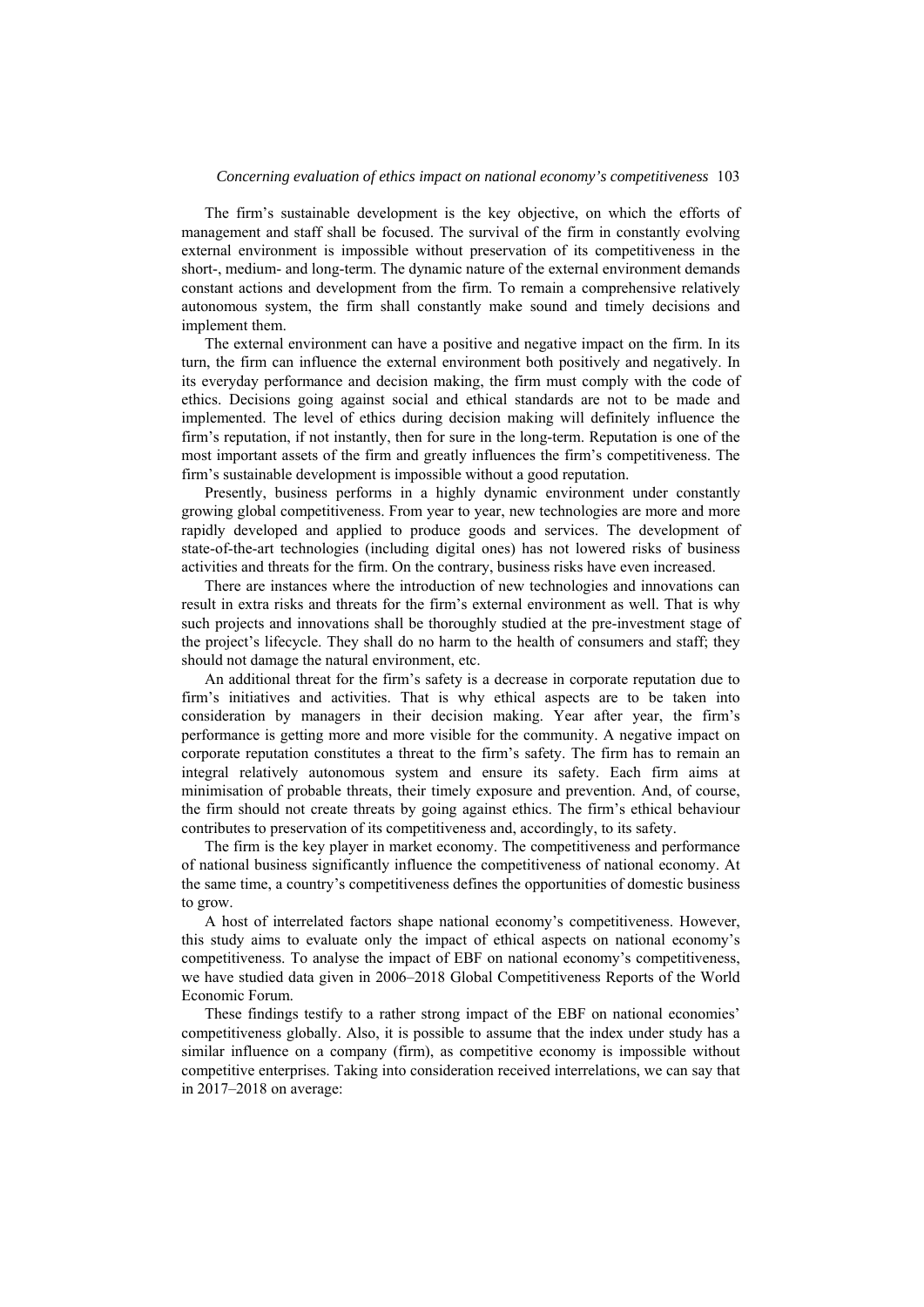- a national economy's shifting one position upwards or downwards the 'EBF' rating triggered off a respective climb or fall in the place in the GCI by 0.7617
- an increase (decrease) in *EBF* score by 1 was accompanied by a respective increase (decrease) in *GCI* score by 0.6197.

The conducted research shows that higher averages of EBF are characteristic of countries with higher GCI.

The analysis shows that in 2017–2018 as compared with 2006–2007 the impact of the EBF on the GCI slightly decreases though remains significant.

The research paper constructs several models (linear equations) of dependence between the EBF and the GCI. We checked the constructed models for adequacy using an F-test. All the models proved to be adequate.

The above proves that the firm's ethical behaviour decreases risks and threats not only for the firm, but also for the national economy as a whole, and contributes to its safety.

## **References**

- Alekseenko, N.V. (2008) 'Sustainable development of the firm as a factor of the region's economic growth', *Economics and Organization of Management*, Vol. 3, pp.59–65, in Ukrainian.
- Bakumenko, M. and Sigal, A. (2018) 'Reputation aspects in investment decision making: contribution to corporate security', *International Journal of Risk Assessment and Management*, Vol. 21, Nos. 1/2, pp.111–134.
- Bakumenko, M.A. (2011) 'Taking into account strategic component in evaluation of real investment project effectiveness', *Culture of Nations of the Black Sea Region*. *Series 'Economic Sciences'*, Vol. 205, pp.134–137, in Russian.
- Bazarova, L.A. (2014) *Management of Sustainable Development of Industrial Enterprises: Methodology and Technology*, 329pp, Thesis for a Doctor of Economics degree: 08.00.05, Saint-Petersburg State University of Economics, in Russian.
- Beloff, B. et al. (2004) 'Sustainable development performance assessment', *Environmental Progress*, Vol. 23, No. 4, pp.271–276.
- Dyllick, T. and Hockerts, K. (2002) 'Beyond the business case for corporate sustainability', *Business Strategy and the Environment*, Vol. 11, No. 2, pp.130–141.
- Ebner, D. and Baumgartner, R. J. (2006) 'The relationship between sustainable development and corporate social responsibility', *Corporate Responsibility Research Conference*, Dublin, 4–5 September.
- Gataullin, T.M. and Malykhin, V.I. (2010) *Economic Theory and Sufficiency Principle: Monograph*, 143pp, State University of Management, Moscow, in Russian.
- Hatch, M.J. and Schultz, M. (1997) 'Relations between organizational culture, identity and image', *European Journal of Marketing*, Vol. 31, Nos. 5/6, pp.356–365.
- Kleiner, G.B. (2003) 'From the theory of the firm to the theory of strategic management', *Russian Journal of Management*, Vol. 71, No. 1, pp.31–56, in Russian.
- Kleiner, G.B. (2004) 'Evolution and modernization of the theory of the firm', *Economic Transformation and Economic Theory. 5th International Symposium on Evolution Economics*, 17pp, Moscow, in Russian.
- Kleiner, G.B. (2008) 'System paradigm and system management', *Russian Journal of Management*, Vol. 6, No. 3, pp.27–50, in Russian.
- Korolev, M.I. (2012) 'Safety problem in the theory of firm: development and contradictions', *Vestnik of the Volgograd State University*, Vol. 1, No. 20, pp.53–58, in Russian.